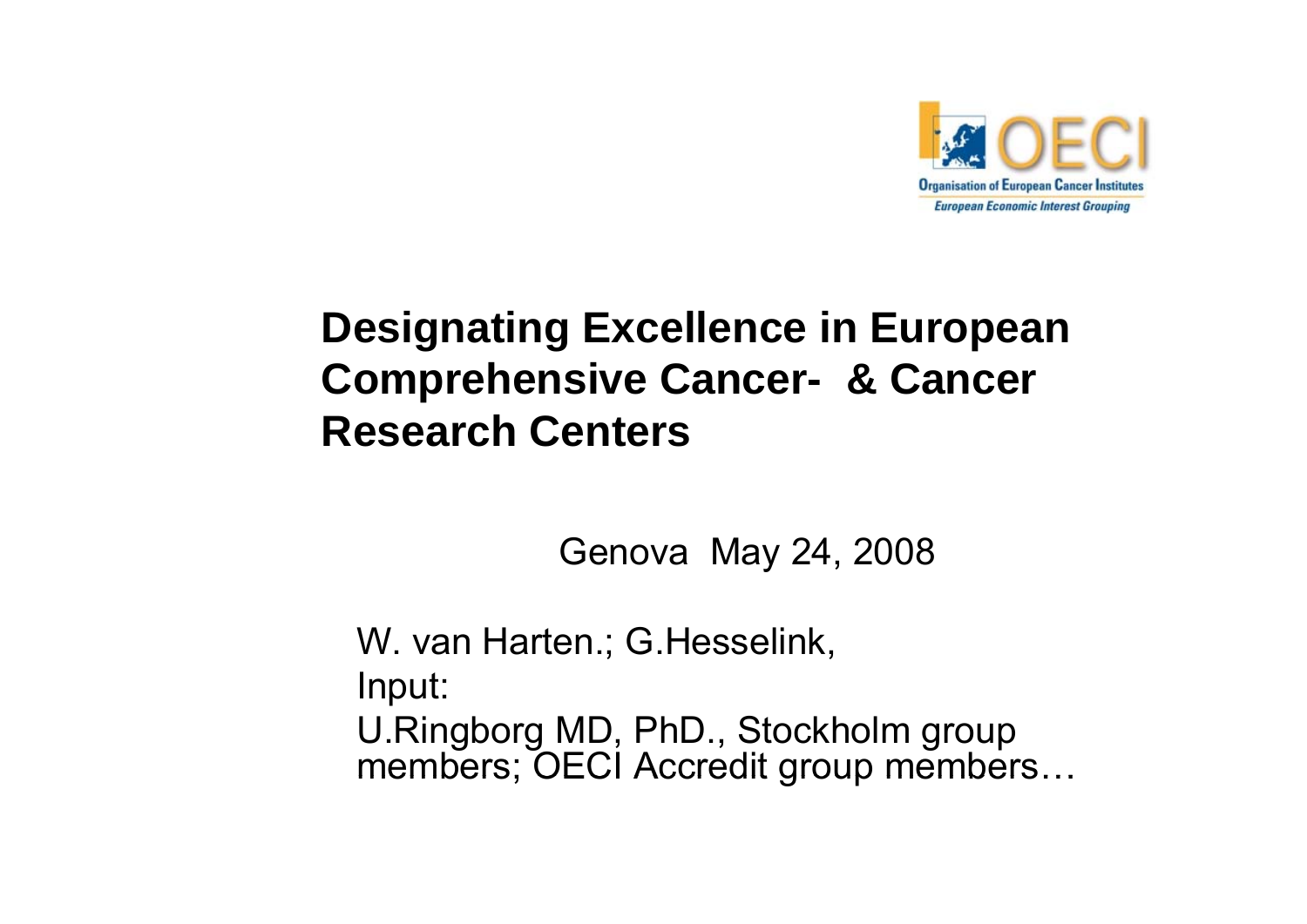

# **Designating Excellence....**

- -Mission/Policy
- -Definitions of cancer centre categories
- - Existing designation/labelisation systems
- OECI accreditation/labelisation
- - Designating excellence/European platform
- -- Review system features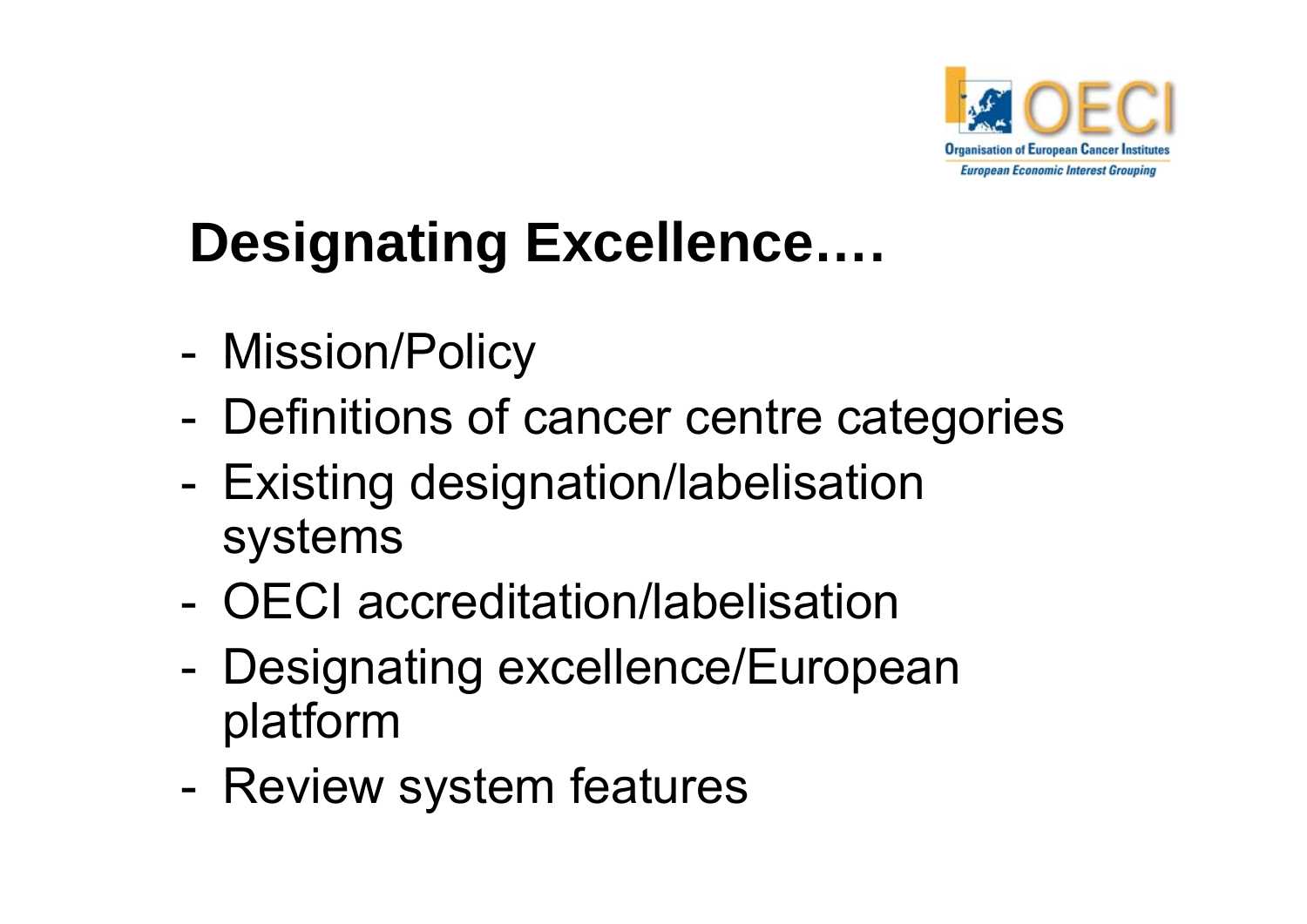

# **Mission/Policy**

## OECI:

- To stimulate comprehensiveness in oncology (<u>Accreditation</u>)
- • To establish an European platform for improvement and research (Guidelines,……. and <u>Designation</u>)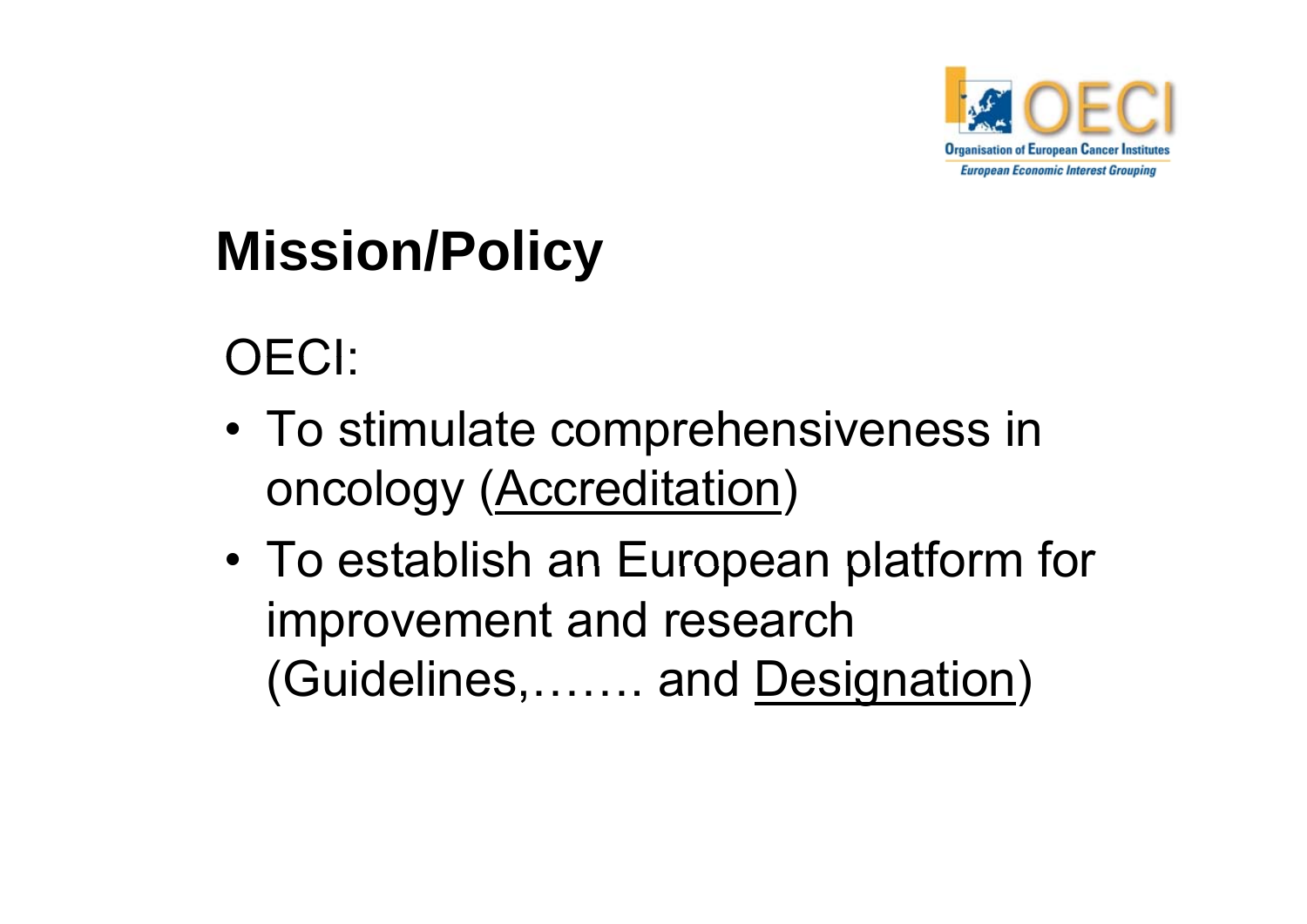

# **Draft Definitions**

### **Comprehensive Cancer Center**

- A combination of a cancer hospital facility covering and integrating
	- the full range of cancer prevention/screening, medical-, surgical- and radiotherapeutical oncology
	- –– and (fundamental), <u>translational,</u> (and clinical) cancer research activities
	- as well as substantial activities in the field of innovation and education
	- organized in a sufficiently identifiable entity.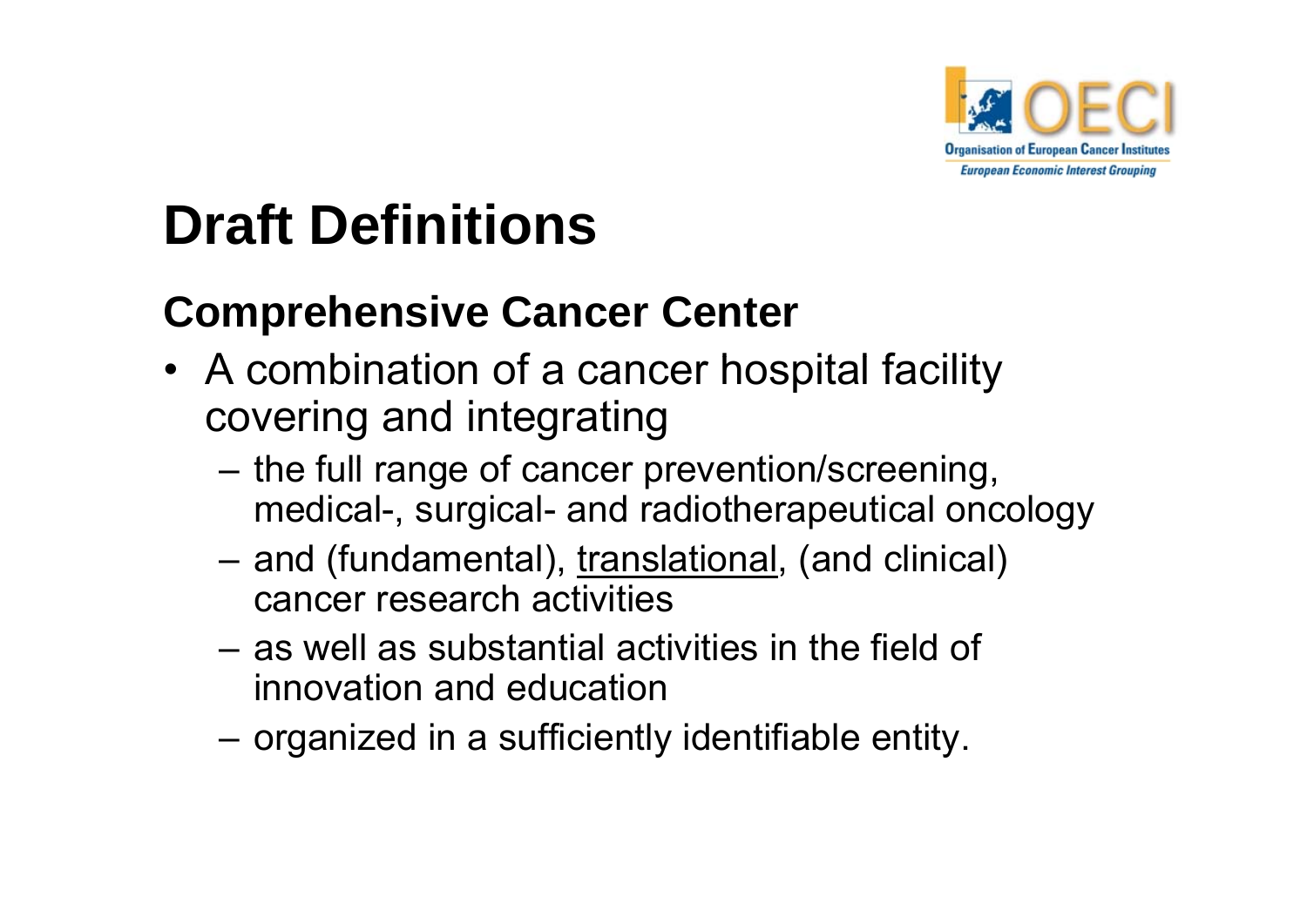

# **Draft definitions (1)**

#### *Cancer Institutes*

### • **Cancer Clinic / -Unit**

*''A clinical facility or hospital department that covers radiotherapy and surgery or medical oncology and has a formalized collaboration with other hospital services".*

#### • **Cancer Centre**

*"A clinical facility or hospital covering a sufficient degree of the combination of medical, surgical and radiotherapy services and clinical research to <sup>a</sup> research to limited extend, together organized in a sufficiently identifiable entity".*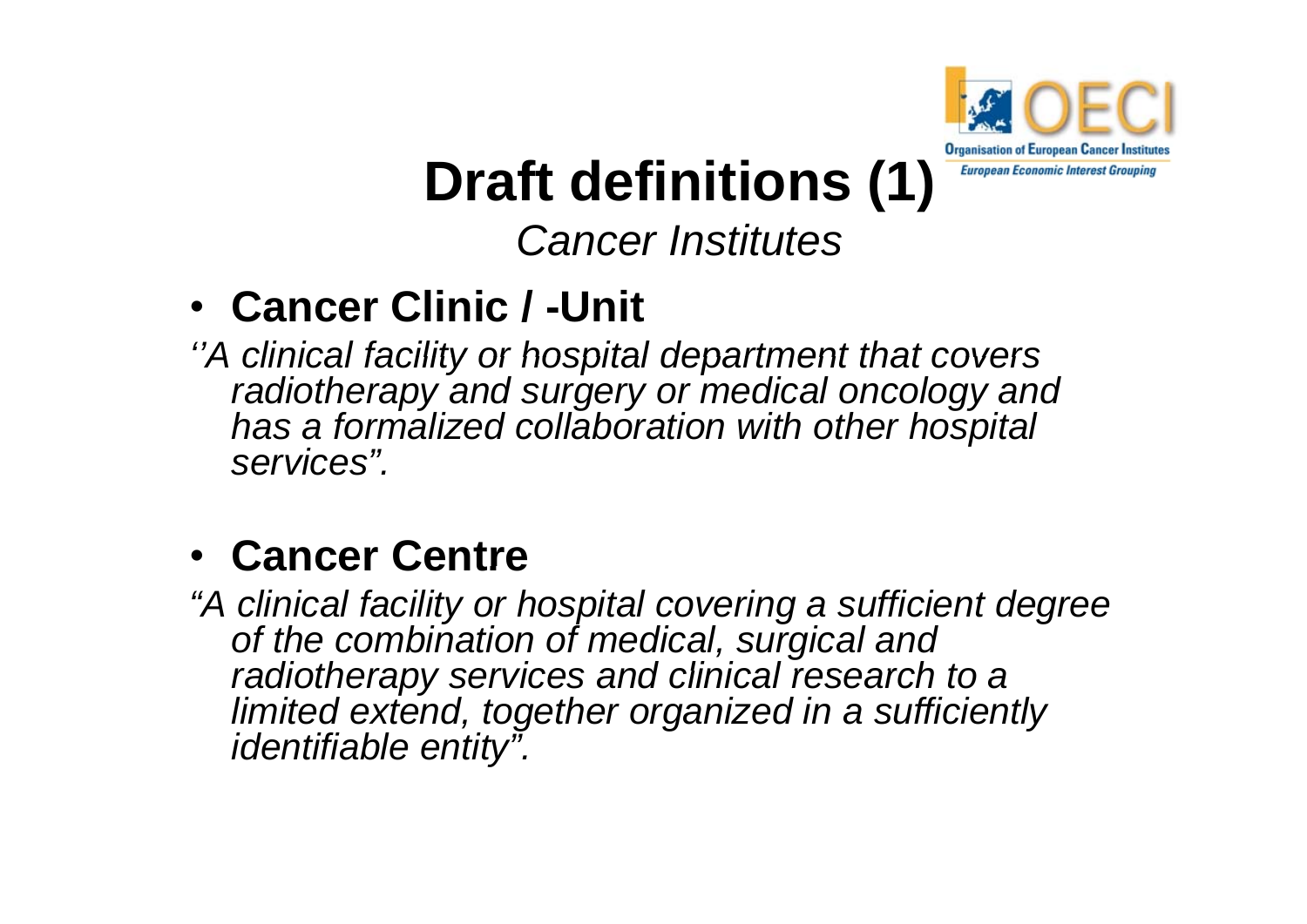

# **Draft Defintions**

#### **Comprehensive Cancer Center (CCC) of Excellence**

- A Comprehensive Cancer Center that has proven to perform on levels of excellence on a full and/or outstanding range
	- – $-$  of medical, surgical and radiotherapeutical oncology
	- –- and of (fundamental) translational (and clinical) cancer research
	- and of innovation and education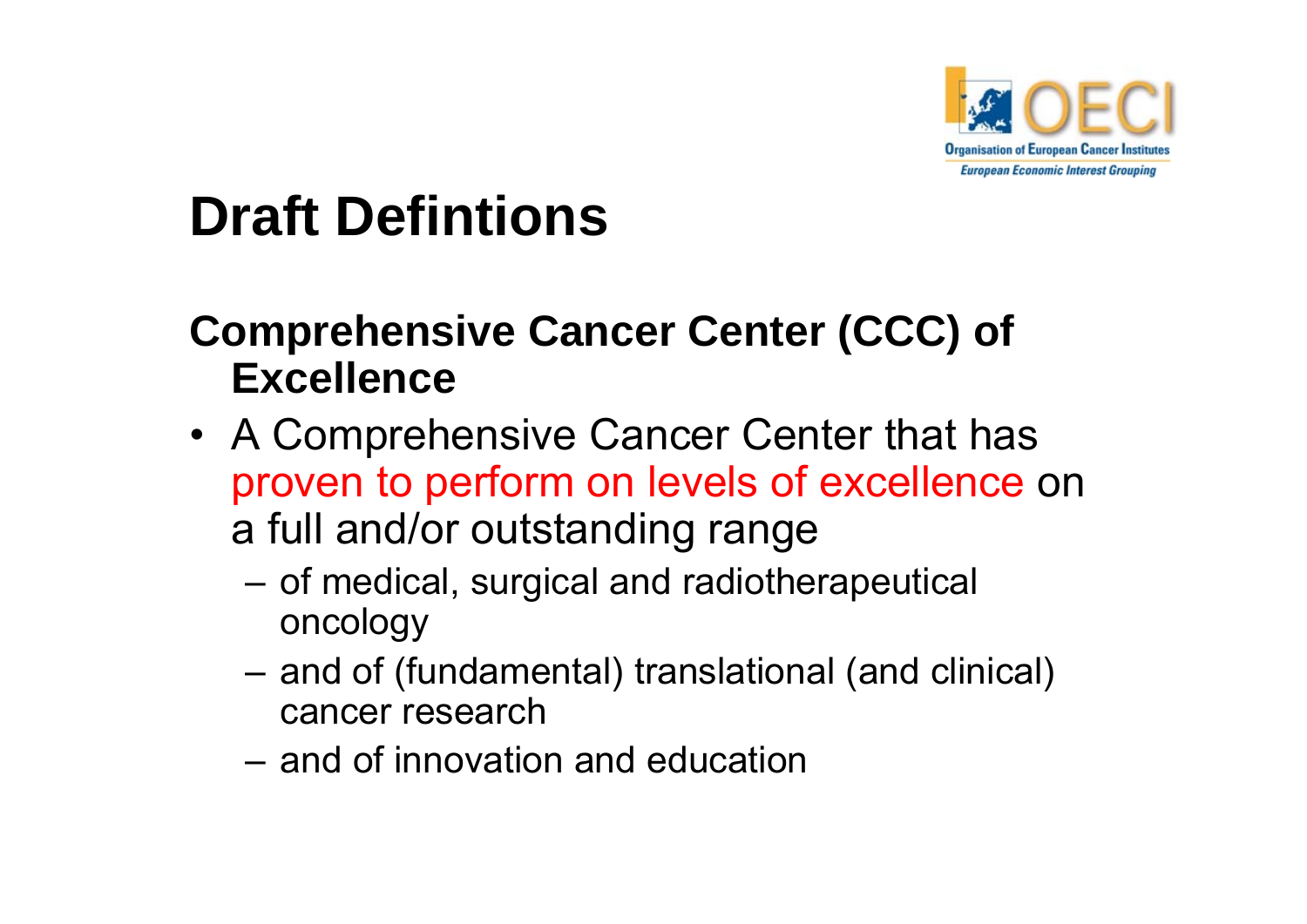

# **Draft Definitions**

#### **Cancer Research Centre**

• A research organization focusing on one or more areas in the field of fundamental and translational oncology – related research

#### **Cancer Research Centre (CRC) of Excellence**

• A Cancer Research Centre that has proven to perform on levels of excellence in most of its research fields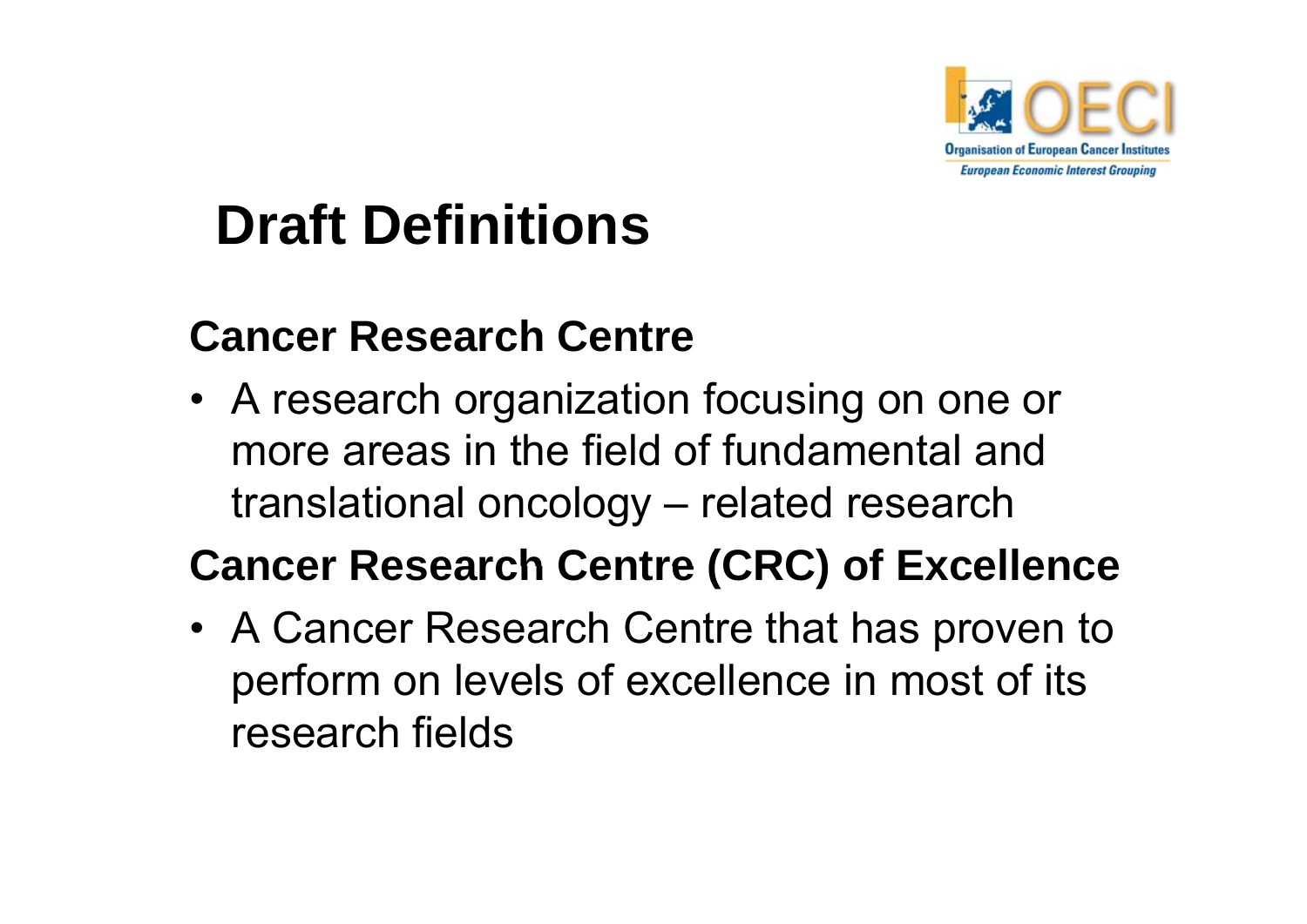

## **Existing Designation/Labelisation systems**

- •NCI designation:
- - High levels of infrastructure, expertise and innovation
- - Covering basic, translational and clinical research
- - Integration of research into provision of treatment
- -Identifiable entity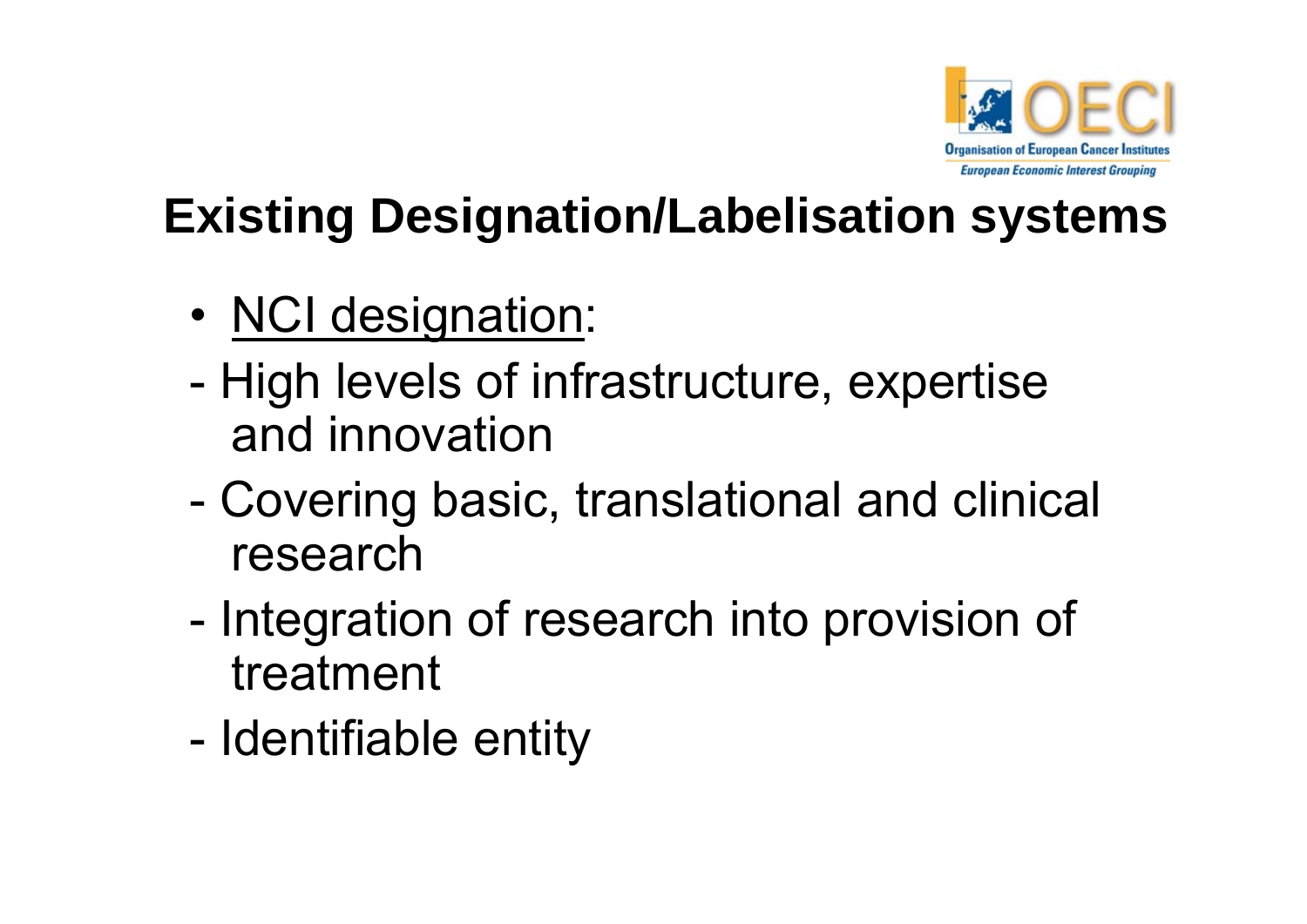

## **NCI CCC CCC-Designation**

- •Separate procedure NCI/JCAH
- • Partly subjective (SMART in earlier phase)
- •Written report & Audit based
- Performance scores ??
- No cancer research sites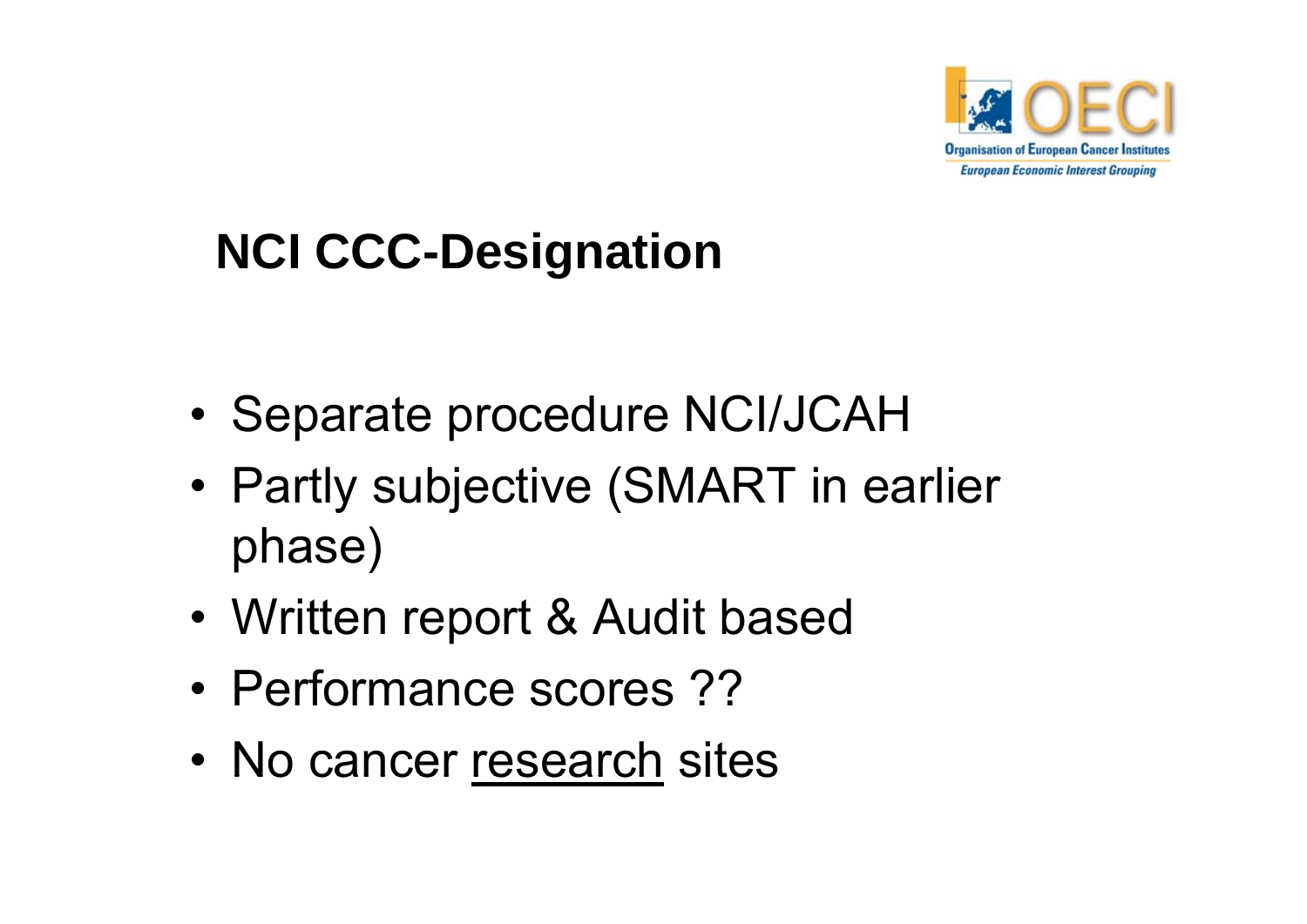

## **NOCI criteria Clinical (Translation of European Cancer Institute Research.**

Top clinical institute (accruing power)

- •• Logistics for trial design and Trial conduct
- • Logistics for tissue collection and – banking

**Professional Accreditation systems: ESMO, ESTRO, Eusoma**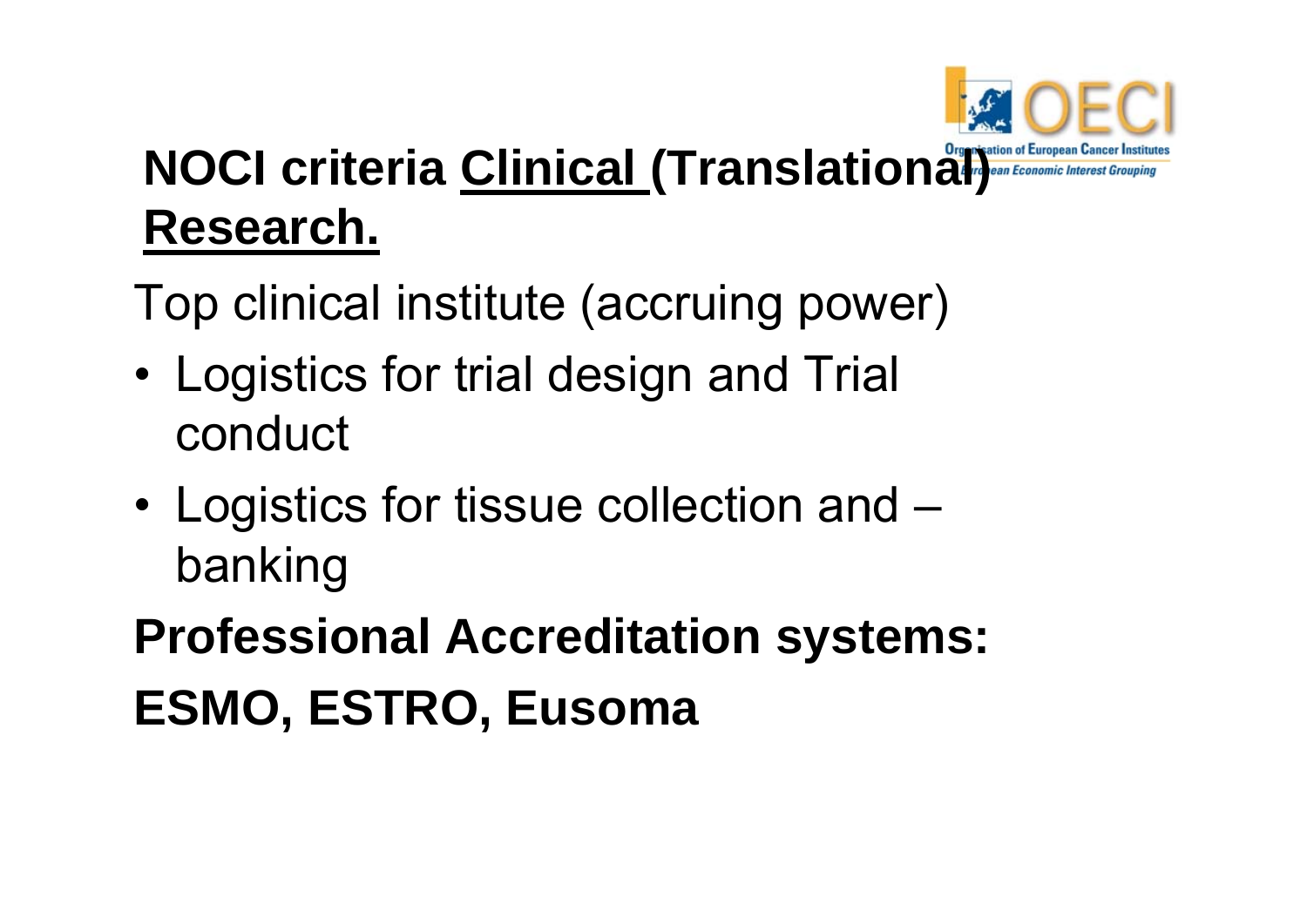

## **OECI Accreditation p j ro ject**

- • Establishing (the degree of) comprehensiveness of institutions
- Based on Canadian/French/Dutch accreditation systems
- First draft self evaluation 2006/7
- •First site visit/peer review pilots (2008)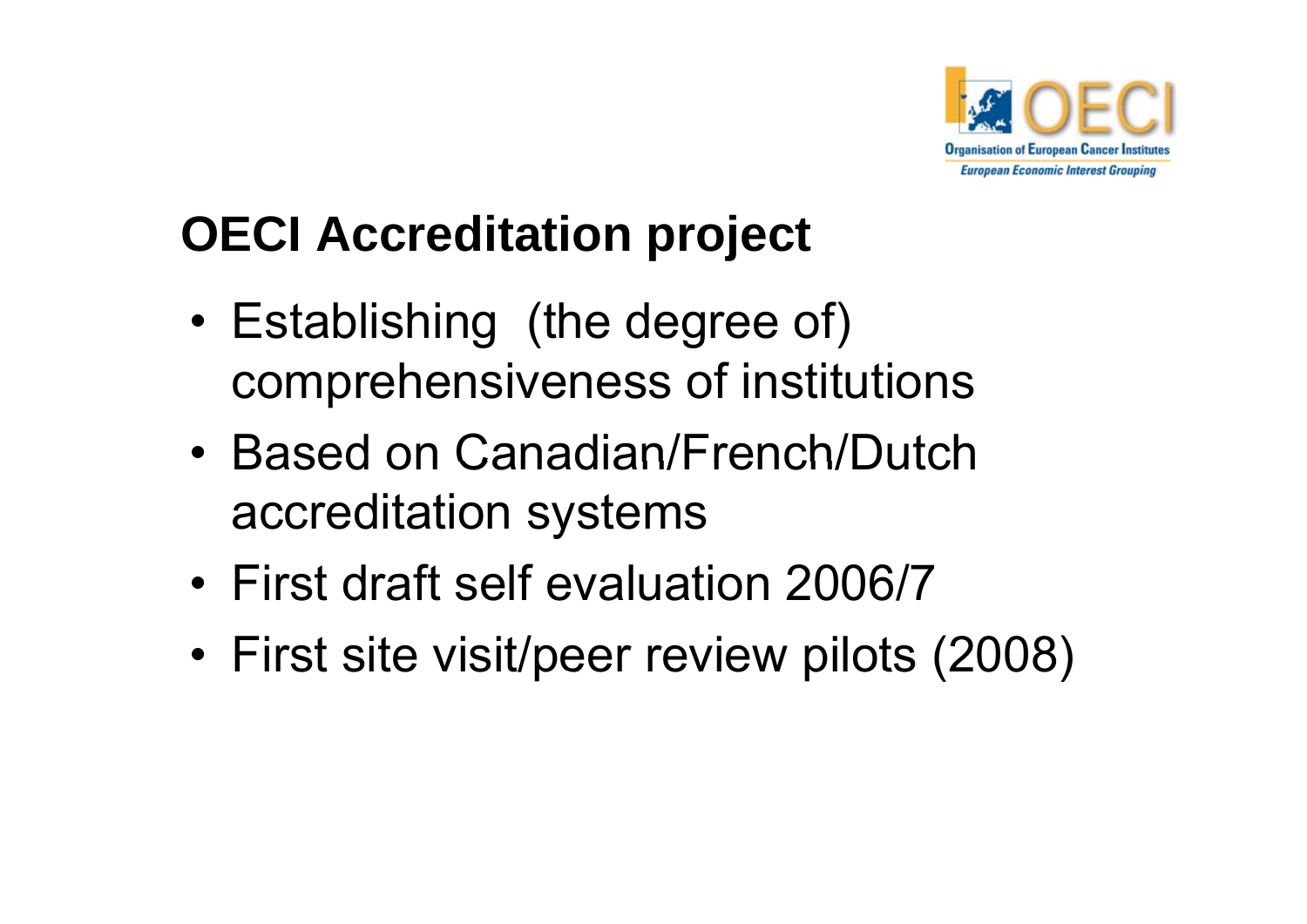

## **OECI Accreditation project**

- Formal launch accreditation system Sept./Oct. 2008
- Designation –see definitions- to be based on accreditation
- Pilots in 2008/9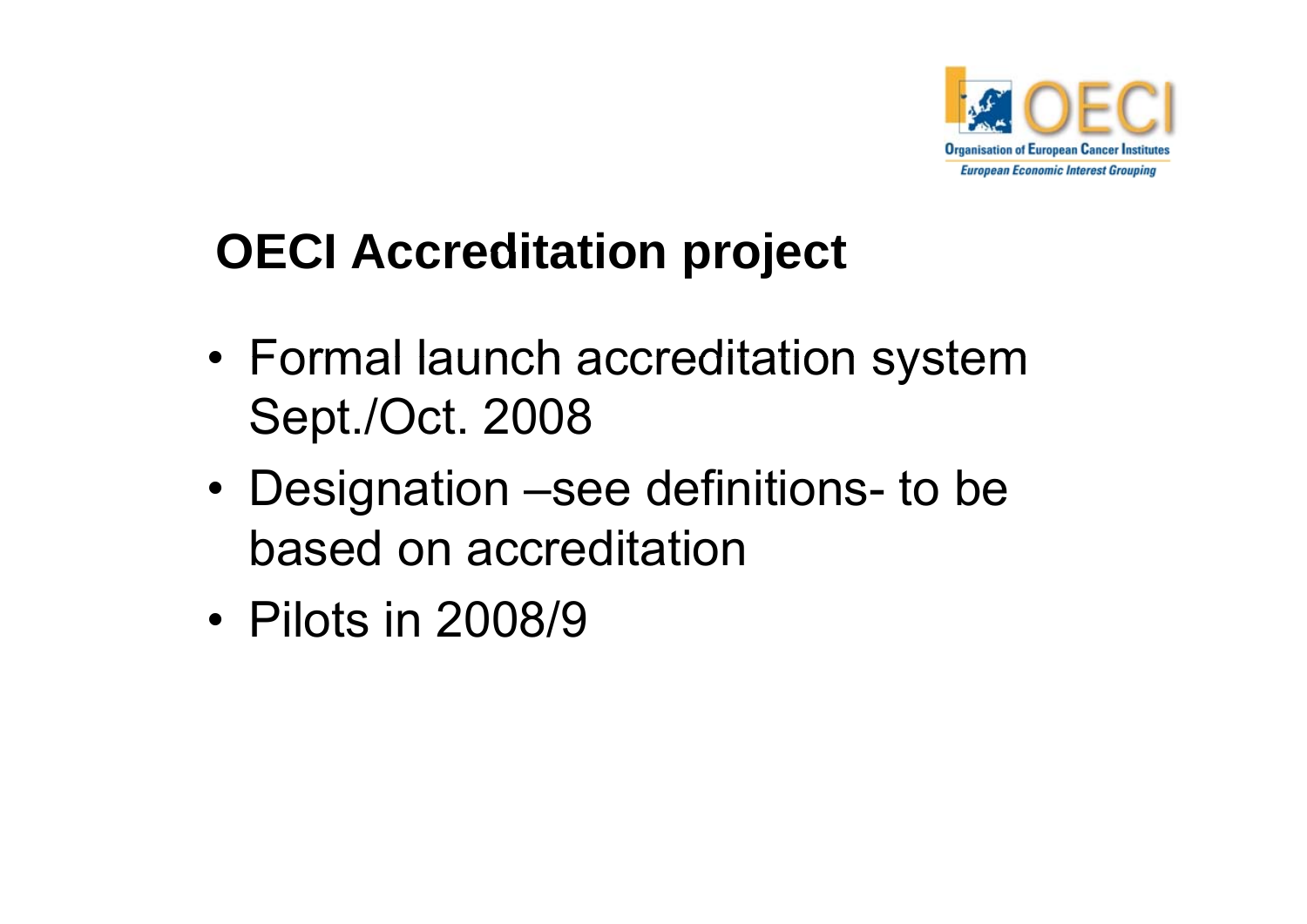

## **Designating Excellence: CCC's**

- •• Ultimately: Sufficient OECI accreditation as CCC
- • (Or compliance with a selection of OECI criteria for comprehensiveness)
- •Excellence = performance criteria and peer review of open excellence criteria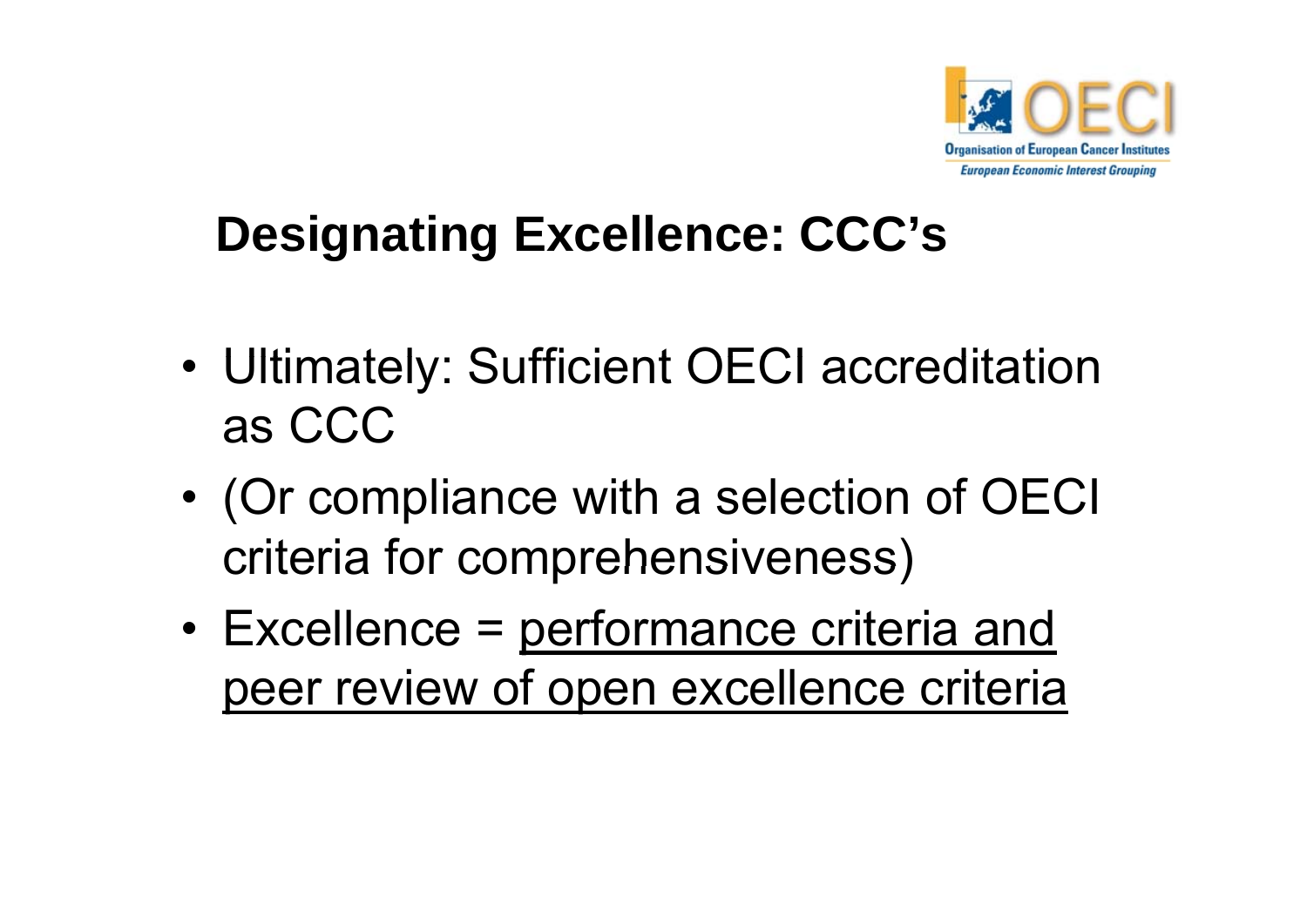

Designating Excellence: CRC's

- •CR-UK system/criteria as basis..?
- • Analogous criteria and peer review for excellent performance as with CCC's.

Excellence in identifiable areas of Cancer Centers/-Units!?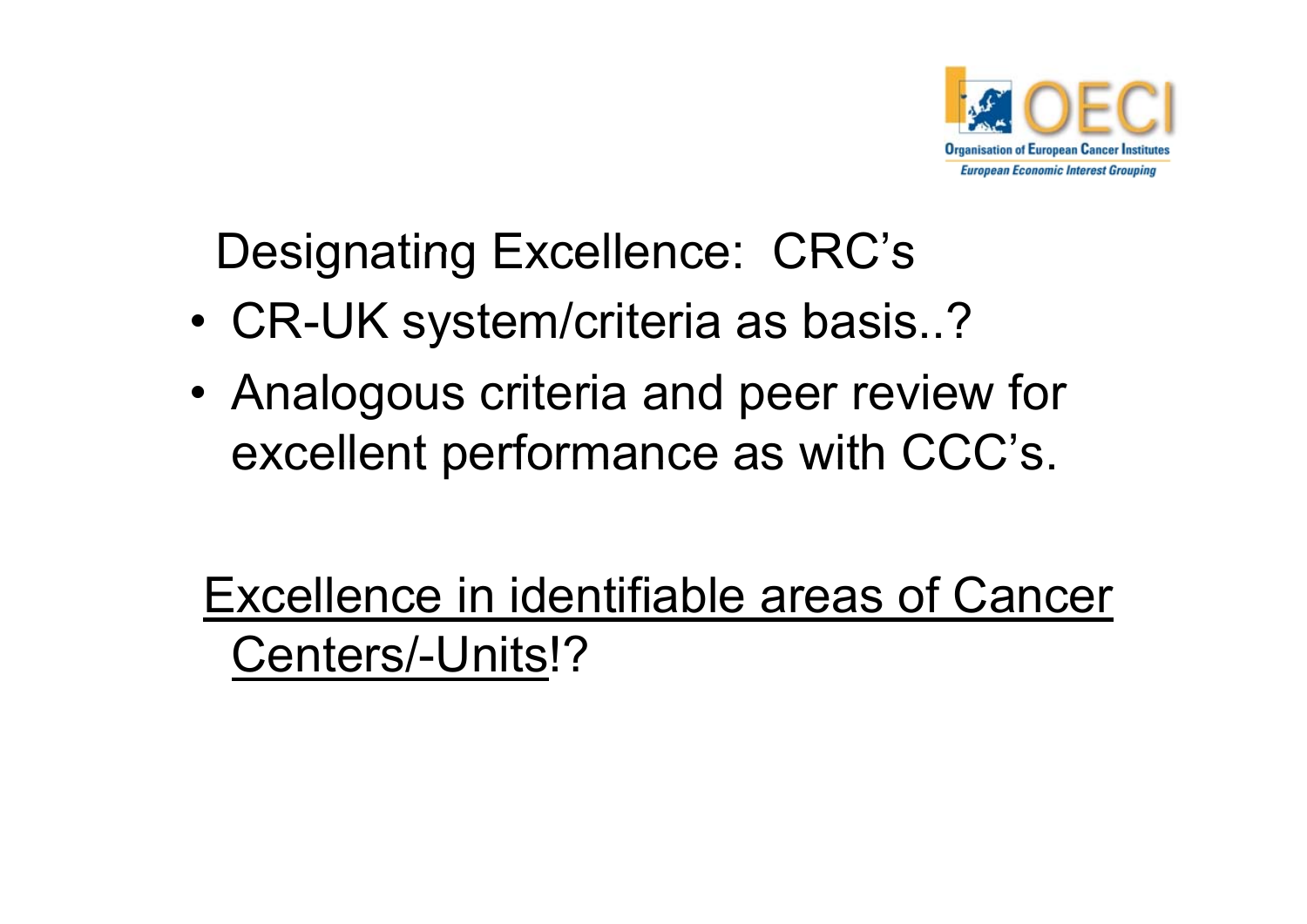

## **Review system Features for CCC s'**

- OECI develops and maintains the system
- Parallel development Accred. Steering group
- Formalised review system including review board decisions
- OECI invites stakeholders in designation review board\_\_\_\_\_\_\_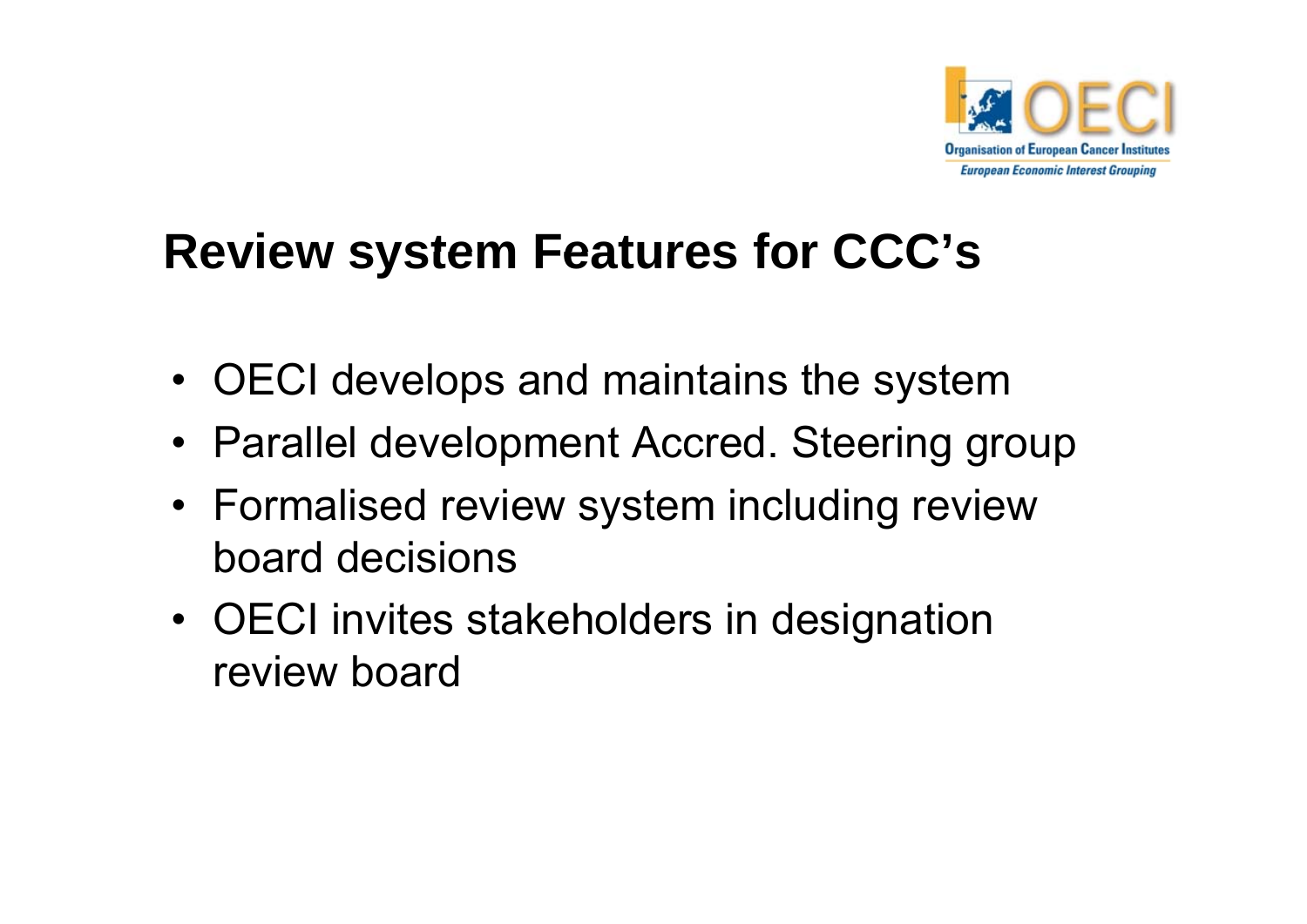#### **Closed criteria CCC**

**CLOSED/INPUT CRITERIA CCC**

*Research areas + / - most important areas*

- -*Cell biology,*
- -*Molecular biology,*
- -*Biochemistry*
- -*Immunology*
- -*Imaging*
- - *Genetics Epigenetics*
- -*Tumour environment and metastasis*
- -*Structure biology*
- -*Stem cell biologygy*
- -*Pharmacoly & matabolism*
- -*Epidemiology*
- *…*
- -*Other suggestions…*
- • Infrastructures for research:
	- -*Molecular pathology*
	- -*Biostatistics*
	- -*Screening for new anticancer agents*
	- -*Animal facilities/ animal models*
	- -*Biomics (DNA, RNA, proteins)*
	- - *Bioinformatics Clinical trials units early clinical units, trials including biological questions questions*
	- -*Biobanks for tumour, normal tissues & biofluids*
	- -*Validation of tumour markers*
	- -*Antibody production*
	- -*Patient data registries*
	- -*Quality of life assessment*

-*…….*

-*Other suggestions…*

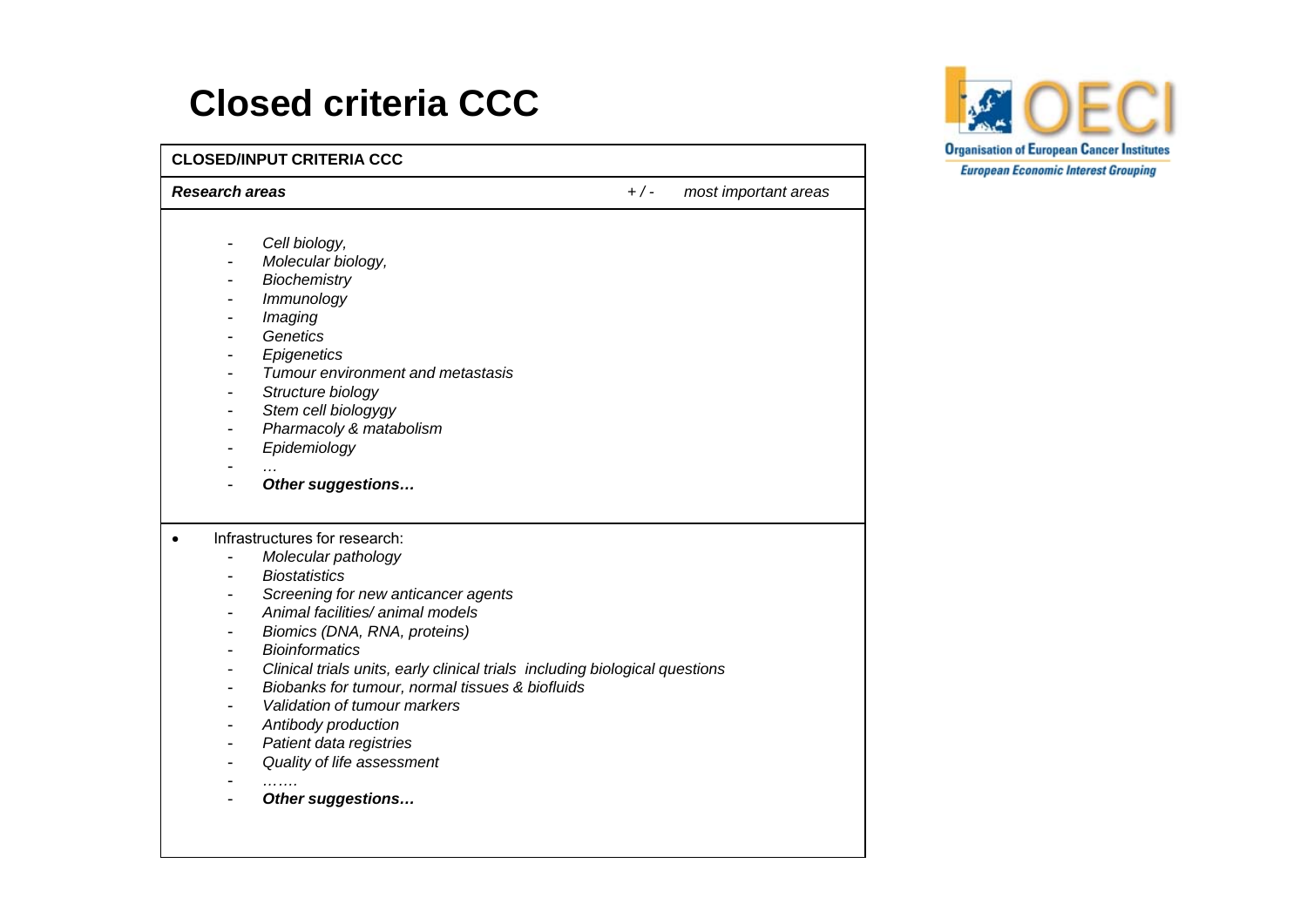| Substantial infrastructure focused on cancer care                                                                                                                                                                                                                                                                                                                                                                                                                                                                                                                                                                                                                                                                                                                 |
|-------------------------------------------------------------------------------------------------------------------------------------------------------------------------------------------------------------------------------------------------------------------------------------------------------------------------------------------------------------------------------------------------------------------------------------------------------------------------------------------------------------------------------------------------------------------------------------------------------------------------------------------------------------------------------------------------------------------------------------------------------------------|
| •Oncology specialties:<br>-Surgical<br>-Medical<br>-Radiotherapeutical<br>-Pediatric oncology                                                                                                                                                                                                                                                                                                                                                                                                                                                                                                                                                                                                                                                                     |
| Multidisciplinary coordination & collaboration by multidisciplinary oncology teams                                                                                                                                                                                                                                                                                                                                                                                                                                                                                                                                                                                                                                                                                |
| Sufficient amount of clinical facilities focused on cancer care:<br>Preventive service<br>Screening high risk patients/genetic advice<br>$\overline{\phantom{a}}$<br>Operating rooms (specific to oncology)<br>I.C. beds<br>$\blacksquare$<br>Radiotherapy units (including accelerators & cobalt unit<br>$\blacksquare$<br>Radiology unit (including CT-scanners, mammography & facilities for MRI)<br>$\blacksquare$<br>Nuclear medicine unit (including Pet-scan, CT-Pet & Radio nucleotide facilities)<br>$\blacksquare$<br>Pathology (cytology & histopathology)<br>$\blacksquare$<br>Hematology unit<br>$\blacksquare$<br>Pharmacy-chemotherapy unit<br>$\blacksquare$<br>Paramedical unit<br>Psycho-social unit<br>Palliative care team<br>Supportive care |
| Substantial human resource capacity                                                                                                                                                                                                                                                                                                                                                                                                                                                                                                                                                                                                                                                                                                                               |
| Total number of employees dedicated to cancer care<br>Total number of employees fully dedicated to cancer research (senior staff, postdocs &<br>technicians)                                                                                                                                                                                                                                                                                                                                                                                                                                                                                                                                                                                                      |
| <b>Substantial financial capacity</b>                                                                                                                                                                                                                                                                                                                                                                                                                                                                                                                                                                                                                                                                                                                             |
| Annual income/ expenditure for cancer care<br>Annual income/ expenditure for cancer research                                                                                                                                                                                                                                                                                                                                                                                                                                                                                                                                                                                                                                                                      |
| Substantial amount of activities focused on education                                                                                                                                                                                                                                                                                                                                                                                                                                                                                                                                                                                                                                                                                                             |
| Basic education programs (to be defined)<br>$\bullet$<br>Specialist education programs (idem)<br>Research education programs (idem)<br>Scientific meetings/ Seminar program (idem)<br>Other suggestions                                                                                                                                                                                                                                                                                                                                                                                                                                                                                                                                                           |

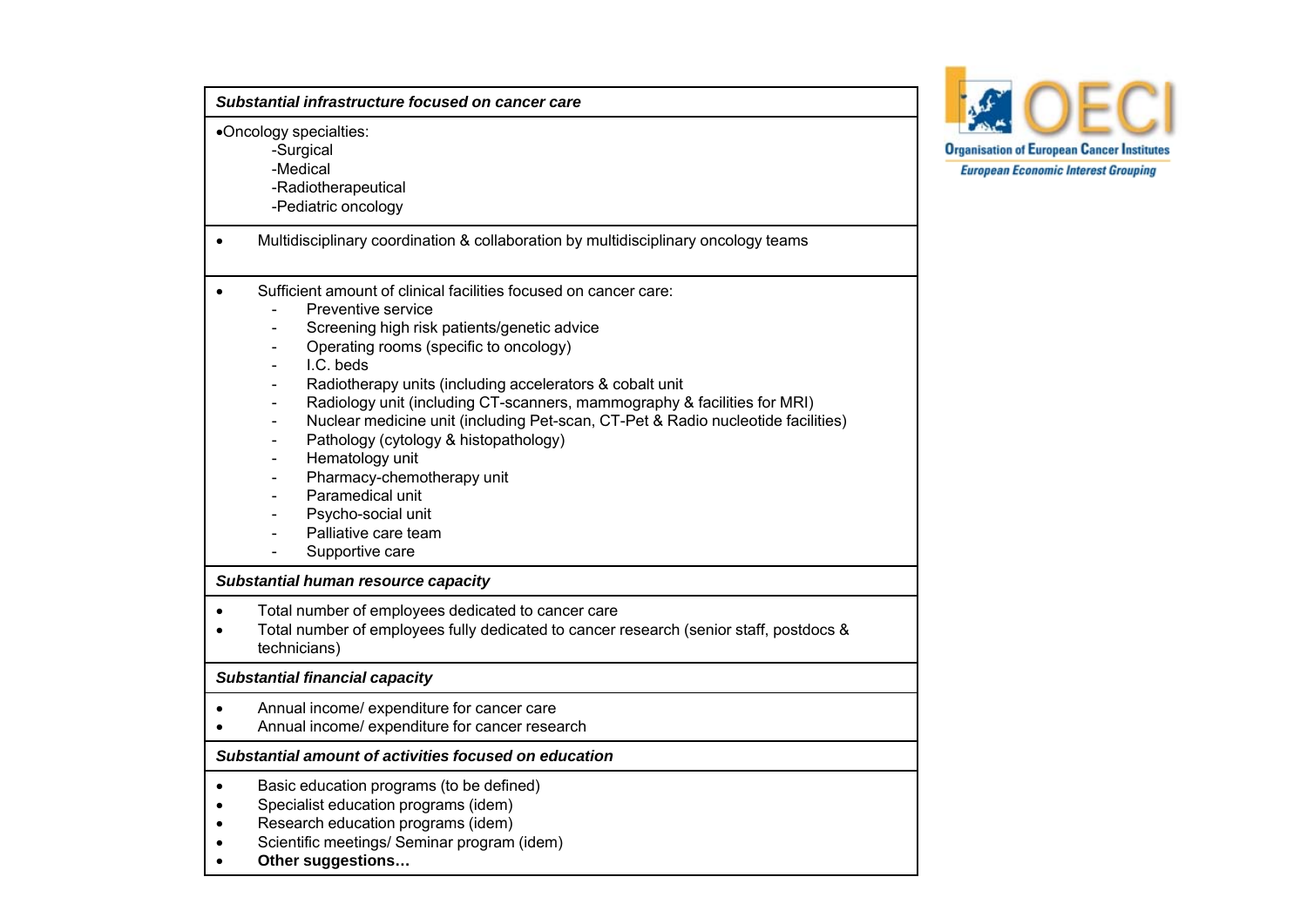#### **Output criteria**



| <b>OUTPUT CRITERIA</b>                                                                                                          | <b>PARAMETERS</b>                                                                                                                                                                                                                                             |
|---------------------------------------------------------------------------------------------------------------------------------|---------------------------------------------------------------------------------------------------------------------------------------------------------------------------------------------------------------------------------------------------------------|
| <b>Quantitative performance</b>                                                                                                 |                                                                                                                                                                                                                                                               |
| Clinical production (medical,<br>surgical & radiotherapeutical)                                                                 | - Overall number of new cancer registered patients/year<br>- pm Further specification of patient numbers and<br>treatments needed?                                                                                                                            |
| Scientific production                                                                                                           | - Number of active clinical trials (phase I, II, III & IV)<br>(proportion)<br>- Number of peer reviewed scientific publications/ year<br>- Number of publications in high impact journals, 10 or<br>more<br>- List with overview of ongoing research projects |
| Qualitative performance                                                                                                         |                                                                                                                                                                                                                                                               |
| Scientific performance                                                                                                          | - Impact factor (cumulative & high<br>score) of peer reviewed articles<br>- Citation index<br>- Membership of a number of formal international<br>research cooperation networks/framework program EU                                                          |
| • Clinical performance<br>Should be a criteria, but is difficult to<br>indicate at the moment, and therefore<br>to be developed | - Percentage of patients included in trials (phase I, II, III<br>& IV)<br>- Process or outcome related<br>criteria ???                                                                                                                                        |
| • Educational performance                                                                                                       | - Invited lectures (scientific & other) of senior staff/year<br>- Number of educational courses<br>- Number of PhD students<br>- Number (list) of PhD theses/year<br>- Number of University? Professors                                                       |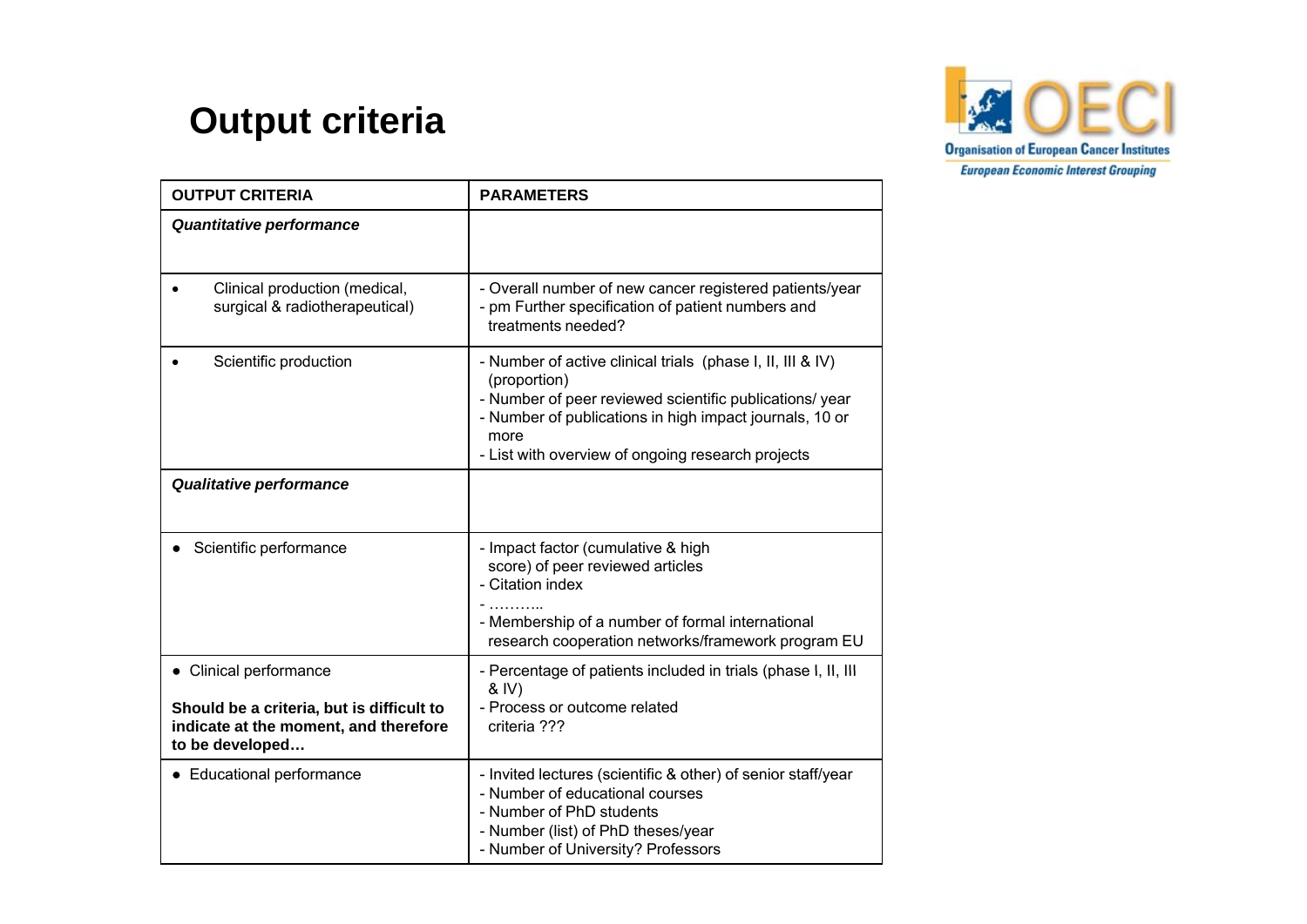

### Open review criteria CCC

•**Interdisciplinary and transdisciplinary collaboration & coordination:**

- Level of effective transdisciplinary and translational collaborations among laboratory, clinical and population cancer center members
- Extend to which activities between and among research and treatment programs have added value to cancer related scientific activities
- Actively taking part in international research cooperation
- • **Institutional commitment:**
	- $\,$  Formal codification of organizational status of a CCC in institutional policy and structure (authorities of the director over centres resources, control of space and permanent access of facilities, assurance of occupation positions, budget and funds, reporting structures, distribution of responsibilities)
	- Clear defined scientific focus on cancer care in the organizations' vision and mission
- • **Qualified board members:**
	- High scientific and administrative qualifications
	- Experience related to centers' objectives and activities
	- Formal and informal authority
- $\bullet$  **Institutional entity**
	- Dedicated budget and sufficient autonomy
	- Research and hospital staff under one administrative / institutional entity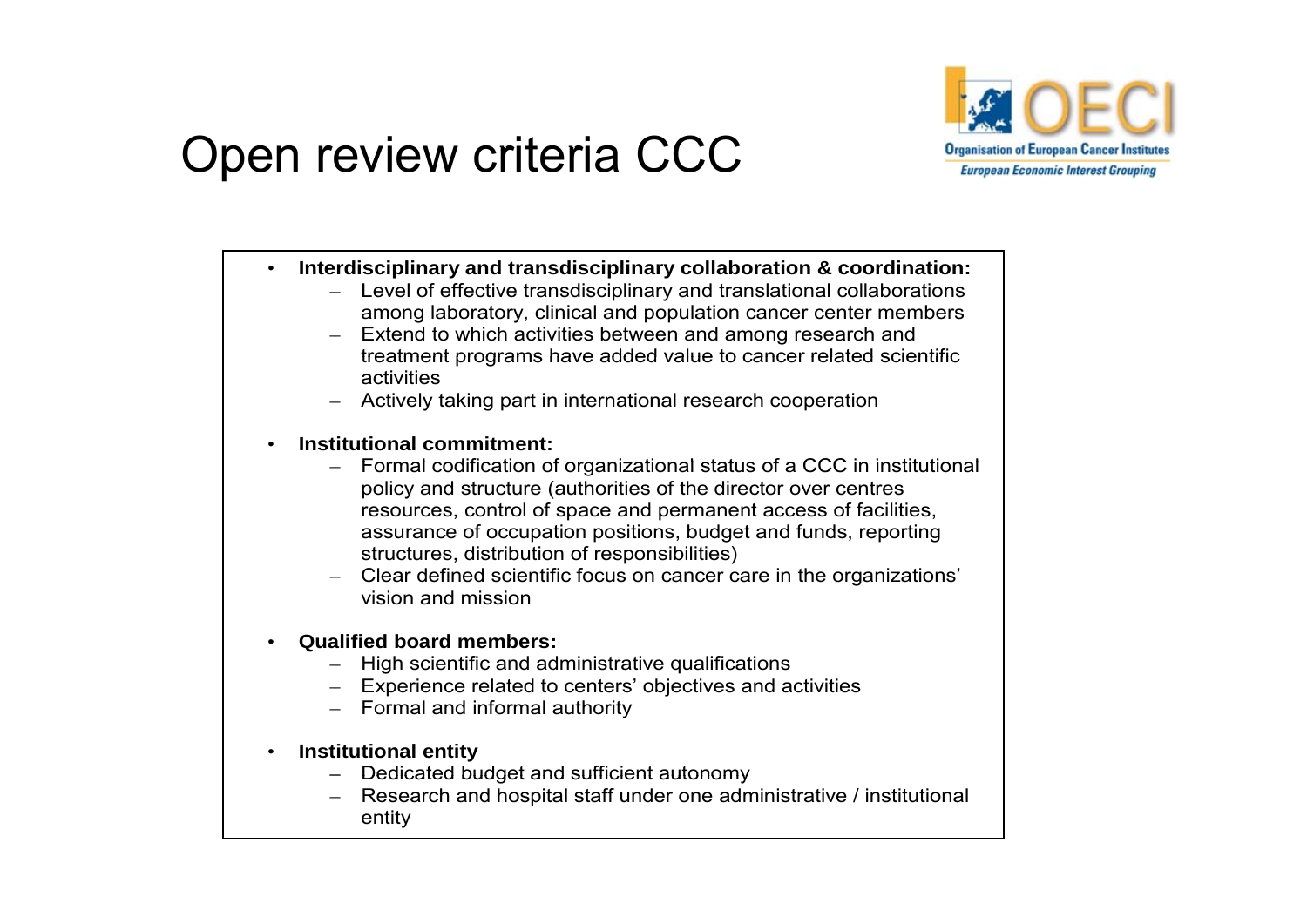| <b>CLOSED/INPUT CRITERIA</b>                                                                                                                                                                                                                                                                                                                                                                                                                                                                                                                                    | <b>NORM</b>                                  | <b>NORM</b>          | <b>NORM</b>        |
|-----------------------------------------------------------------------------------------------------------------------------------------------------------------------------------------------------------------------------------------------------------------------------------------------------------------------------------------------------------------------------------------------------------------------------------------------------------------------------------------------------------------------------------------------------------------|----------------------------------------------|----------------------|--------------------|
|                                                                                                                                                                                                                                                                                                                                                                                                                                                                                                                                                                 | <b>Comprehensive Cancer</b><br><b>Center</b> | <b>Cancer Center</b> | <b>Cancer Unit</b> |
| Substantial infrastructure focused on cancer research                                                                                                                                                                                                                                                                                                                                                                                                                                                                                                           | Minimum scores or present (v)                |                      |                    |
| .Infrastructures for basic research:<br>Cell biology,<br>Molecular biology,<br>$\blacksquare$<br>Biochemistry<br>Immunology<br>$\overline{\phantom{a}}$<br>Imaging<br>Genetics<br>Epigenetics<br>Tumour environment and metastasis<br>Structure biology<br>Stem cell biologygy<br>Pharmacoly & matabolism<br>Epidemiology<br>$\ddotsc$<br>Other suggestions                                                                                                                                                                                                     | Minimum of 5                                 | Minimum of           | - not applicable   |
| .Infrastructures for other (translational) research:<br>Molecular pathology<br>$\overline{\phantom{a}}$<br><b>Biostatistics</b><br>$\blacksquare$<br>Screening for new anticancer agents<br>Animal facilities/ animal models<br>Biomics (DNA, RNA, proteins)<br><b>Bioinformatics</b><br>Clinical trials units, early clinical trials including biological<br>questions<br>Biobanks for tumour, normal tissues & biofluids<br>Validation of tumour markers<br>Antibody production<br>Patient data registries<br>Quality of life assessment<br>Other suggestions | - Minimum of 5                               | Minimum of           | - not applicable   |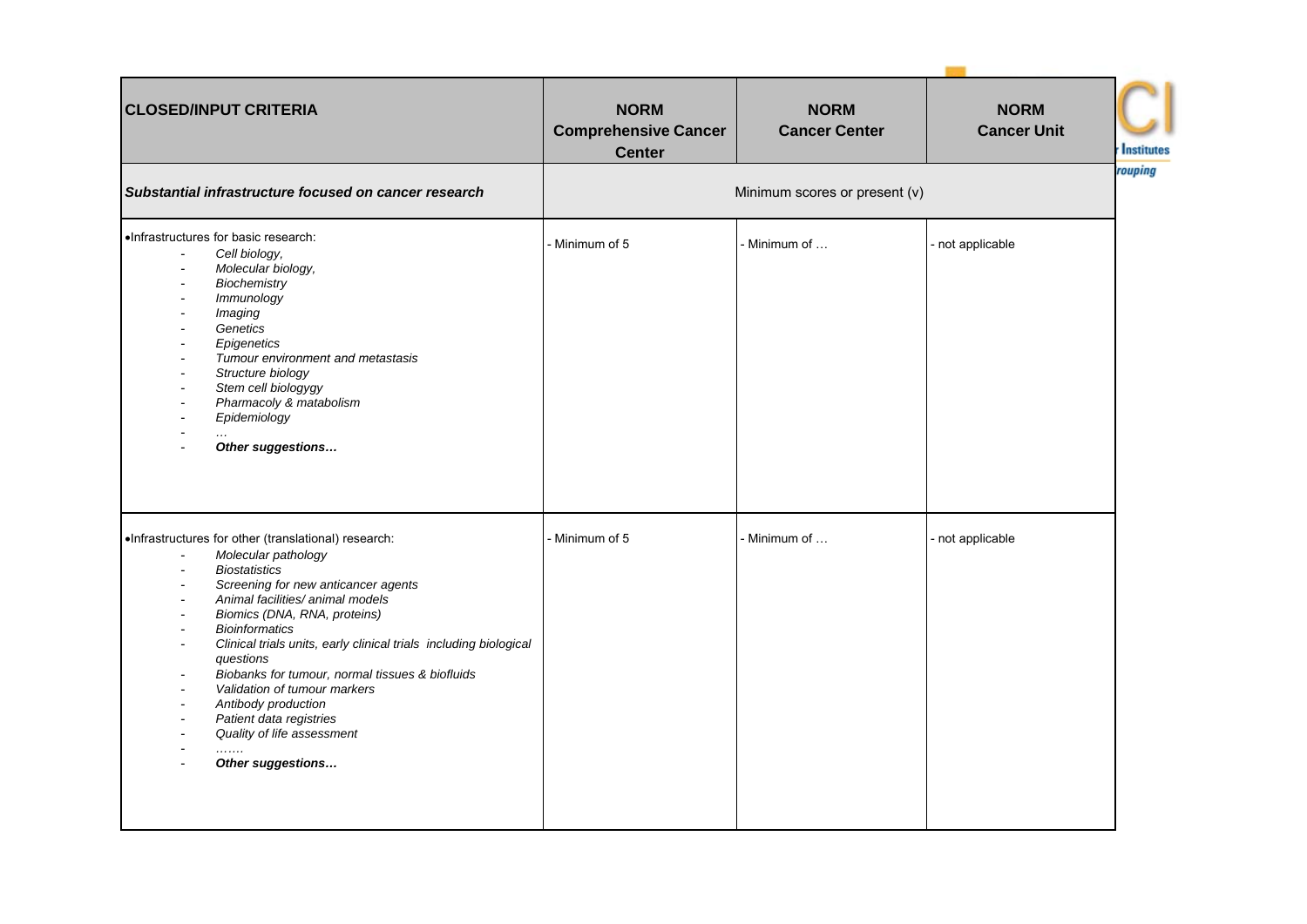| Substantial infrastructure focused on cancer care                                                                                                                                                                                                                                                                                                                                                                                                                                                                                                                                                                 | Minimum scores or present $(v)$                                              |                                                         |                                                                                                                                                     |  |
|-------------------------------------------------------------------------------------------------------------------------------------------------------------------------------------------------------------------------------------------------------------------------------------------------------------------------------------------------------------------------------------------------------------------------------------------------------------------------------------------------------------------------------------------------------------------------------------------------------------------|------------------------------------------------------------------------------|---------------------------------------------------------|-----------------------------------------------------------------------------------------------------------------------------------------------------|--|
| •Oncology specialties:<br>Surgical<br>Medical<br>Radiotherapeutical<br>Pediatric                                                                                                                                                                                                                                                                                                                                                                                                                                                                                                                                  | Obligatory<br>Obligatory<br>Obligatory<br>Optional                           | Obligatory<br>Obligatory<br>Obligatory<br>Optional      | Obligatory without Medical onc.<br>Obligatory without Surgical page Cancer Institutes<br>Obligatory<br>Optional European Economic Interest Grouping |  |
| •Multidisciplinary coordination & collaboration by multidisciplinary<br>oncology teams                                                                                                                                                                                                                                                                                                                                                                                                                                                                                                                            | obligatory cf. criteria<br>established by OECI                               | obligatory cf. criteria<br>established by OECI          | not applicable                                                                                                                                      |  |
| .Sufficient amount of clinical facilities focused on cancer care:<br>Preventive service<br>Screening high risk patients/genetic advice<br>Operating rooms (specific to oncology)<br>I.C. beds<br>Radiotherapy units (including accelerators & cobalt<br>unit<br>Radiology unit (including CT-scanners, mammography<br>& facilities for MRI)<br>Nuclear medicine unit (including Pet-scan, CT-Pet &<br>Radionucleotide facilities)<br>Pathology (cytology & histopathology)<br>Haematology unit<br>Pharmacy-chemotherapy unit<br>Paramedical unit<br>Psycho-social unit<br>Palliative care team<br>Supportive care | Minimum of 4<br>Minimum of 4<br>- Full range of diagnostics                  | -Minimum of $\dots$                                     | Minimum of                                                                                                                                          |  |
| Substantial human resource capacity                                                                                                                                                                                                                                                                                                                                                                                                                                                                                                                                                                               |                                                                              | Minimum scores or present $(v)$                         |                                                                                                                                                     |  |
| . Total number of employees dedicated to cancer care<br>. Total number of employees fully dedicated to cancer research<br>(senior staff, postdocs, technicians)                                                                                                                                                                                                                                                                                                                                                                                                                                                   | 100 fte's specialists<br>200 fte's nursing<br>research groups<br>fte's basic | fte's specialists<br>fte's nursing<br>.  fte's clinical | not applicable<br>not applicable                                                                                                                    |  |
|                                                                                                                                                                                                                                                                                                                                                                                                                                                                                                                                                                                                                   | fte's translational<br>fte's clinical                                        |                                                         |                                                                                                                                                     |  |
| <b>Substantial financial capacity</b>                                                                                                                                                                                                                                                                                                                                                                                                                                                                                                                                                                             |                                                                              | Minimum scores or present $(v)$                         |                                                                                                                                                     |  |
| •Annual income/ expenditure for cancer care<br>•Annual income/ expenditure for cancer research                                                                                                                                                                                                                                                                                                                                                                                                                                                                                                                    | 60 mio €'s/year<br>30 mio €'s/year                                           | · … mio €'s/year<br>-  mio €'s/year                     | · … mio €'s/year<br>- … mio €'s/year                                                                                                                |  |
| Substantial amount of activities focused on education                                                                                                                                                                                                                                                                                                                                                                                                                                                                                                                                                             |                                                                              | Minimum scores or present $(v)$                         |                                                                                                                                                     |  |
| .Basic education programs (to be defined)<br>•Specialist education programs (idem)<br>•Research education programs (idem)<br>•Scientific meetings/ Seminar program (idem)<br>•Other suggestions                                                                                                                                                                                                                                                                                                                                                                                                                   | Minimum of                                                                   | Minimum of                                              | Minimum of / - not applicable                                                                                                                       |  |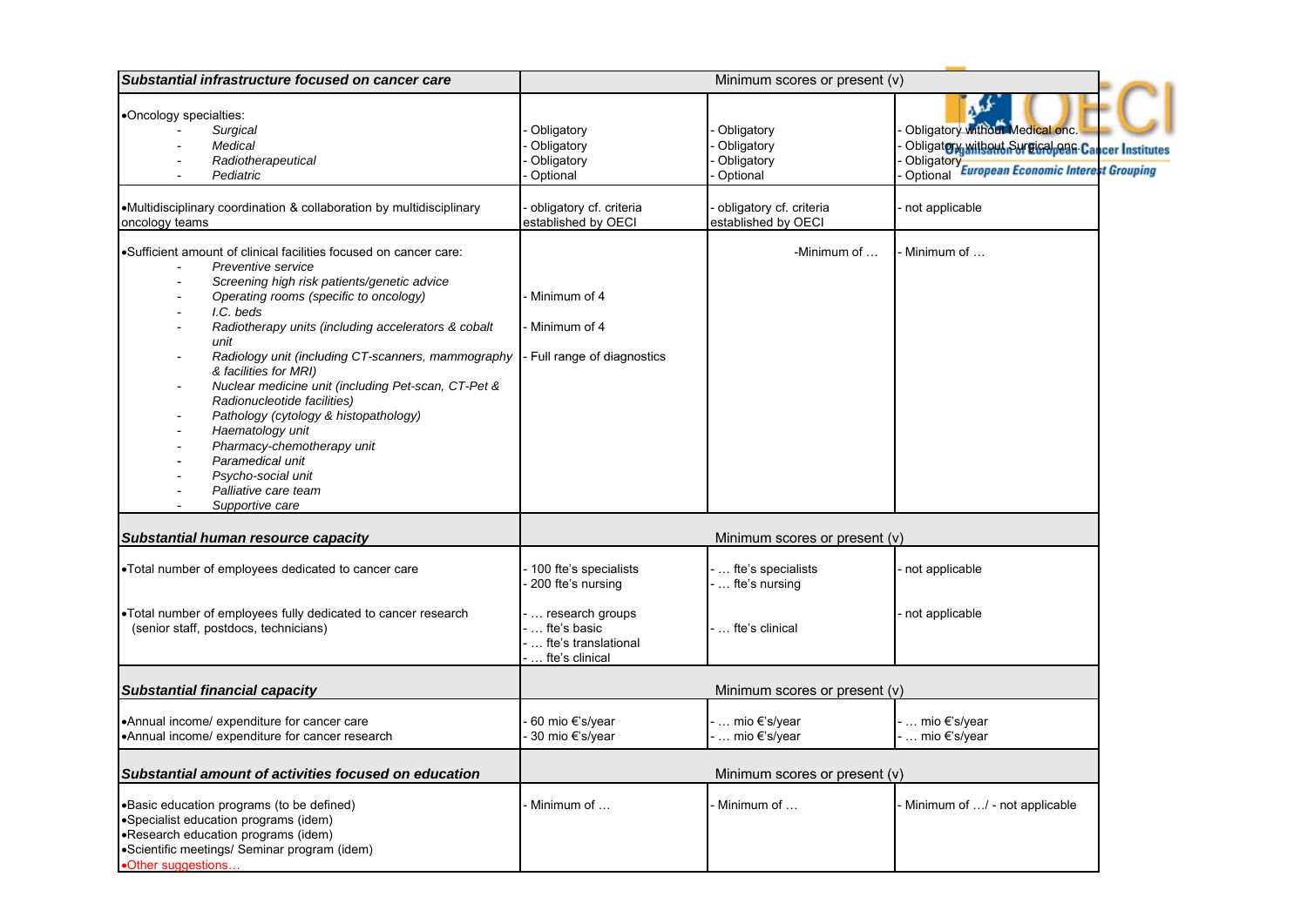| <b>OUTPUT CRITERIA</b>                                                                                                       | <b>PARAMETERS</b>                                                                                                                                                                                      | <b>PERFORMANCE</b><br><b>STANDARD</b>                                                                        |               |
|------------------------------------------------------------------------------------------------------------------------------|--------------------------------------------------------------------------------------------------------------------------------------------------------------------------------------------------------|--------------------------------------------------------------------------------------------------------------|---------------|
| Quantitative performance                                                                                                     |                                                                                                                                                                                                        | Minimum scores                                                                                               | er Institutes |
| •Clinical production (medical, surgical & radiotherapeutical)                                                                | Overall number of new cancer registered patients/year                                                                                                                                                  | <b>European Economic Interest Grouping</b><br>- 1000 medical<br>- 1000 surgical<br>- 1500 radiotherapeutical |               |
|                                                                                                                              | pm Further specification of patient numbers and treatments<br>needed?                                                                                                                                  |                                                                                                              |               |
| •Scientific production (fundamental, translational & clinical<br>research)                                                   | Number of active clinical trials (phase I, II, III & IV)<br>(proportion)                                                                                                                               | - 30 fundamental<br>- 15 translational                                                                       |               |
|                                                                                                                              | Number of peer reviewed scientific publications/ year                                                                                                                                                  | - 300 fundamental<br>- 300 translational<br>- 200 clinical                                                   |               |
|                                                                                                                              | Number of publications in high impact journals                                                                                                                                                         | -10 or more                                                                                                  |               |
|                                                                                                                              | List with overview of ongoing research projects                                                                                                                                                        | --                                                                                                           |               |
| Qualitative performance                                                                                                      |                                                                                                                                                                                                        |                                                                                                              |               |
| • Scientific performance<br>(fundamental, translational &<br>clinical research)                                              | Impact factor (cumulative & high score) of peer reviewed<br>articles                                                                                                                                   | - fundamental<br>-  translational<br>-  clinical                                                             |               |
|                                                                                                                              | Citation index                                                                                                                                                                                         | $\sim$ .                                                                                                     |               |
|                                                                                                                              | Membership of a number of formal international research<br>cooperation networks/ framework program EU                                                                                                  | $-$                                                                                                          |               |
| • Clinical performance<br>Should be a criteria, but is difficult to indicate at the moment, and<br>therefore to be developed | -Percentage of patients included in trials<br>(phase I, II, III & IV)                                                                                                                                  | -  surgical oncology<br>-  medical oncology<br>-  radiotherapeutical oncology                                |               |
|                                                                                                                              | Process or outcome related criteria ???                                                                                                                                                                |                                                                                                              |               |
| • Educational performance                                                                                                    | Invited lectures (scientific & other) of senior staff/year<br>Number of educational courses<br>Number of PhD students/year<br>- Number (list) of PhD theses/year<br>- Number of University? Professors | -<br>-.<br>$-50$<br>$-15$<br>$-10$                                                                           |               |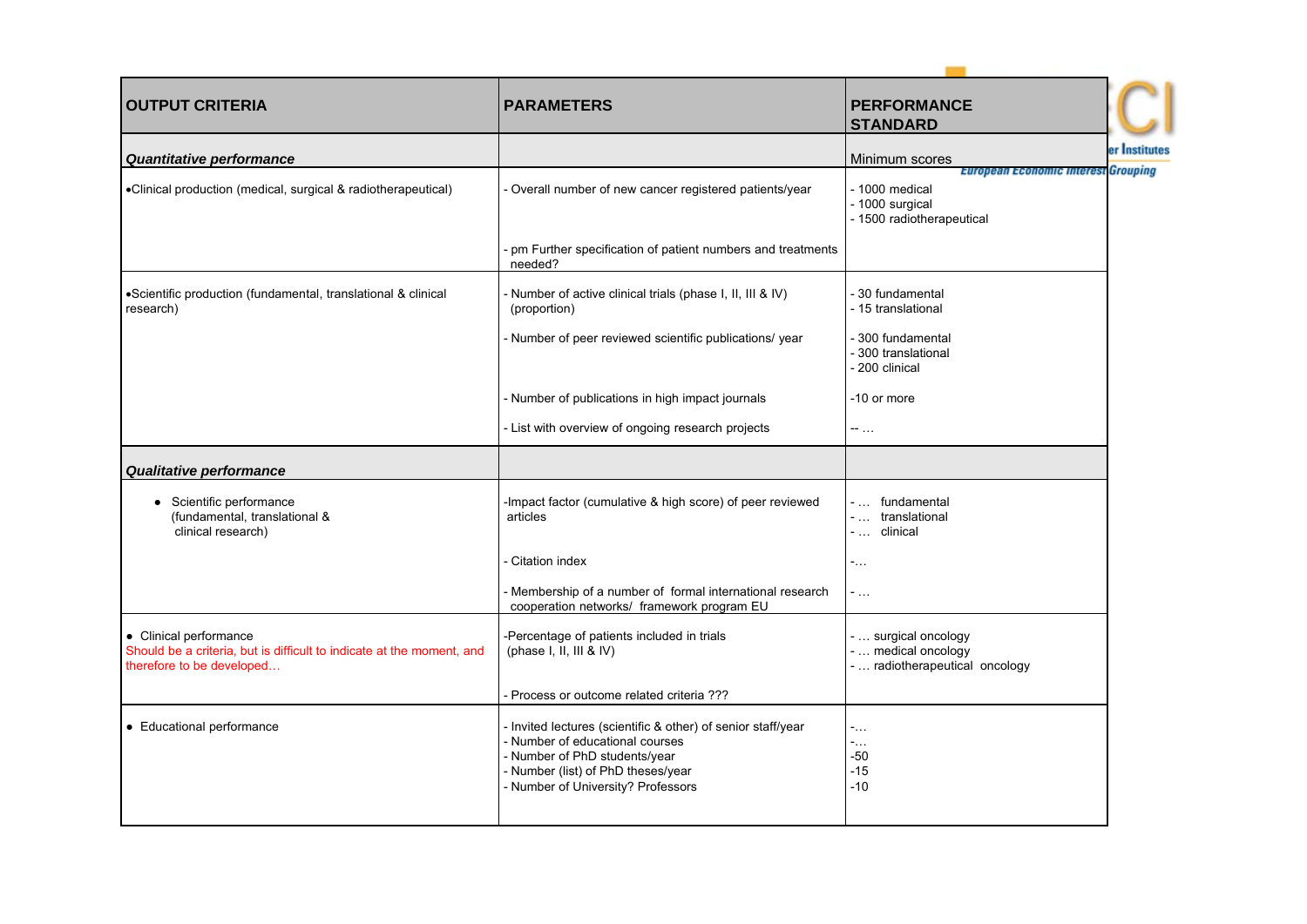

## **Developments concerning drafts**

- • Interviews with relevant stakeholders (Eurocan/Stockholm group, OECI, EU-commission, etc.) and more planned
- Discussion with NCI staff.
- Positive reactions.
- $\bullet$ Text update, adjustments and additions, no principle objections sofar.
- • The accreditation/ designation methodology is endorsed by the 'Stockholm-group'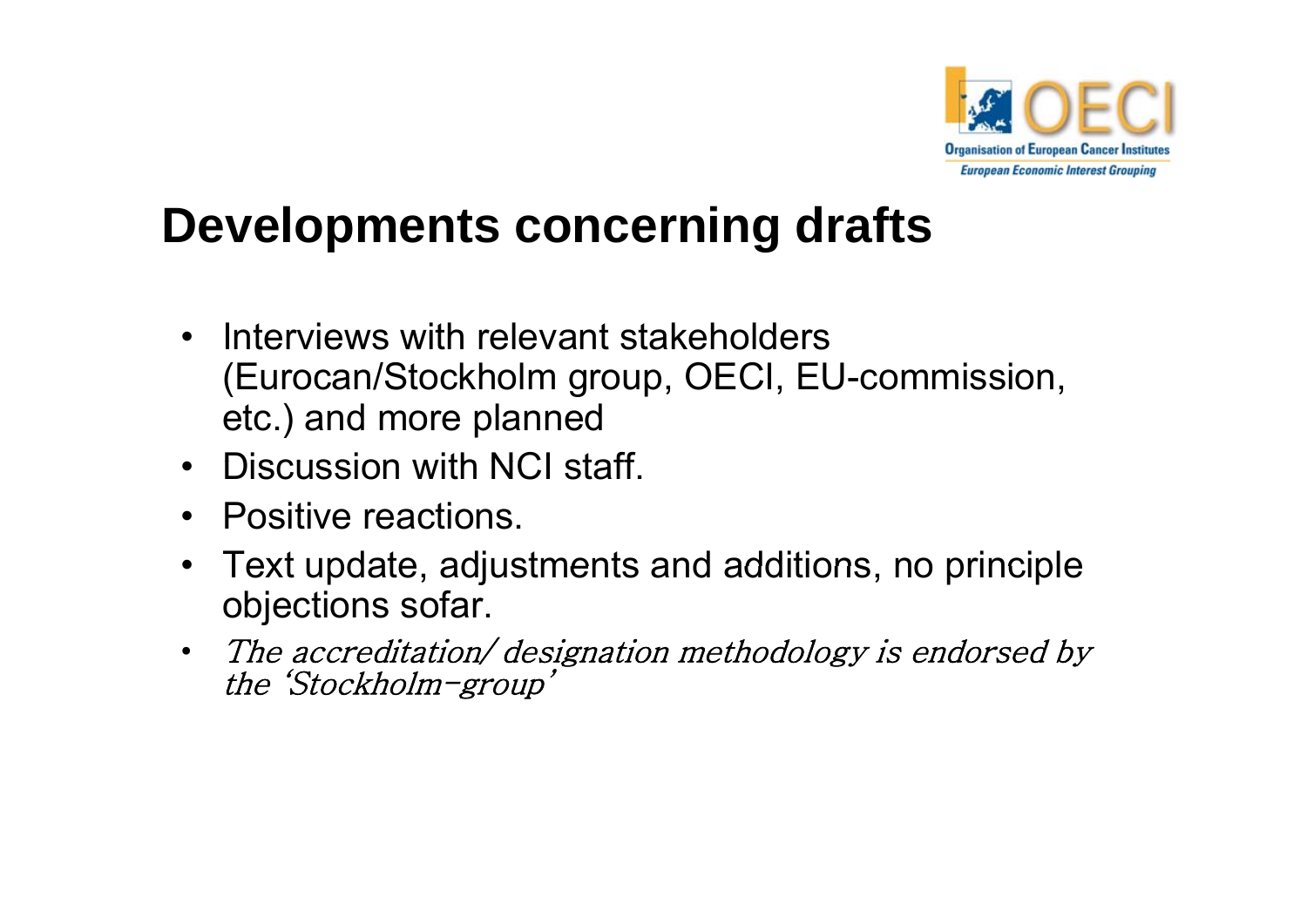

## **Relevant issues…….**

- $\bullet$  Improve and identifiy appropriate & differentiating infrastructural and output criteria?
- $\bullet$ Cooperation with relevant organisations
- $\bullet$ Shift emphasis to audit procedure
- -NCI experiences: from 'smart criteria' to an accent on audit/ review
- -Focus more on the range of requirements in order to select proper Centers for the platform
- -Better evaluation of the focus and quality in addition to capacity/volume
- $\bullet$ Series of pilots to develop/validate the system 08/09, to be discussed with EU.
- Plan of action October 2008……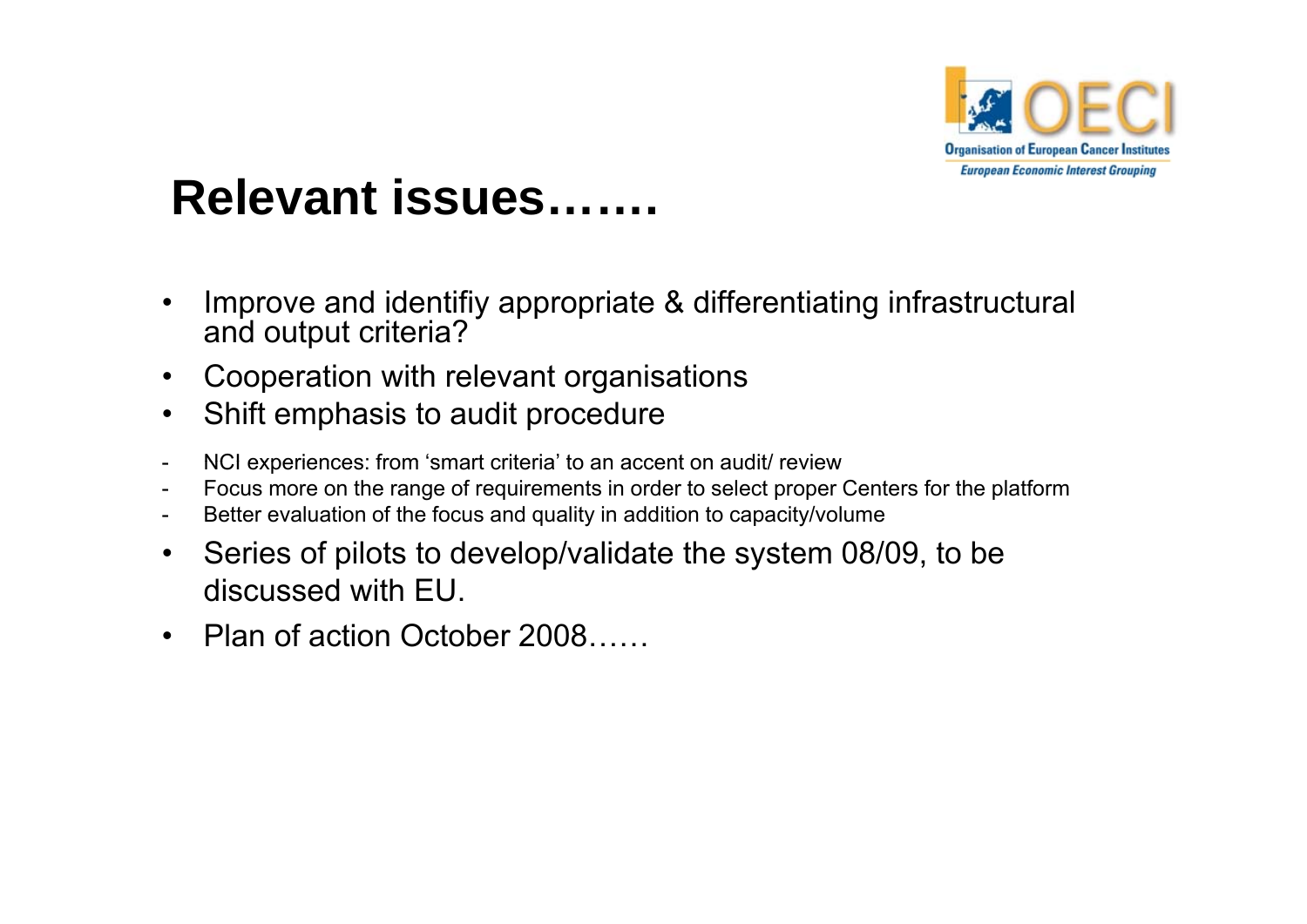

# Discussion & Questions…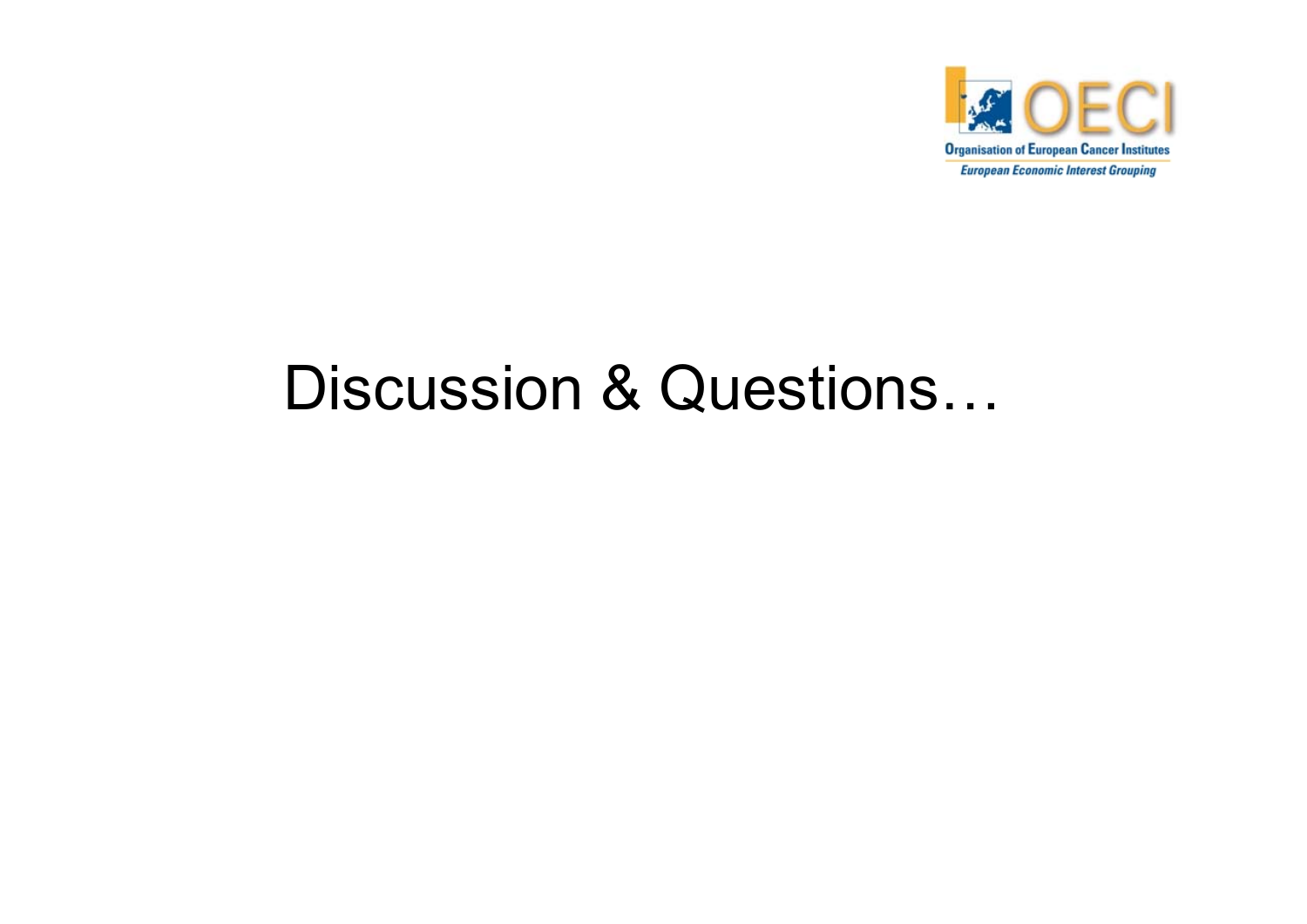# **Draft definitions**



*Cancer Research Areas UK*

#### •**F d tl h Fun damental researc**

*''Laboratory research activities that lays the foundation of other types of cancer research by the basic study on how cancer cells work ''.*

#### •**Translational research**

*''Research activities that translate scientific discoveries from basic cancer research into potential practical applications for clinical cancer research and therefore bridges the gap between research therefore fundamental research and research with patients''.*

#### •**Clinical research**

*''Research activities that involve cancer patients by the appliance of clinical trials in which medical, surgical or radiotherapeutical procedures are being tested aiming to develop more effective tested, effective treatments for cancer''.*